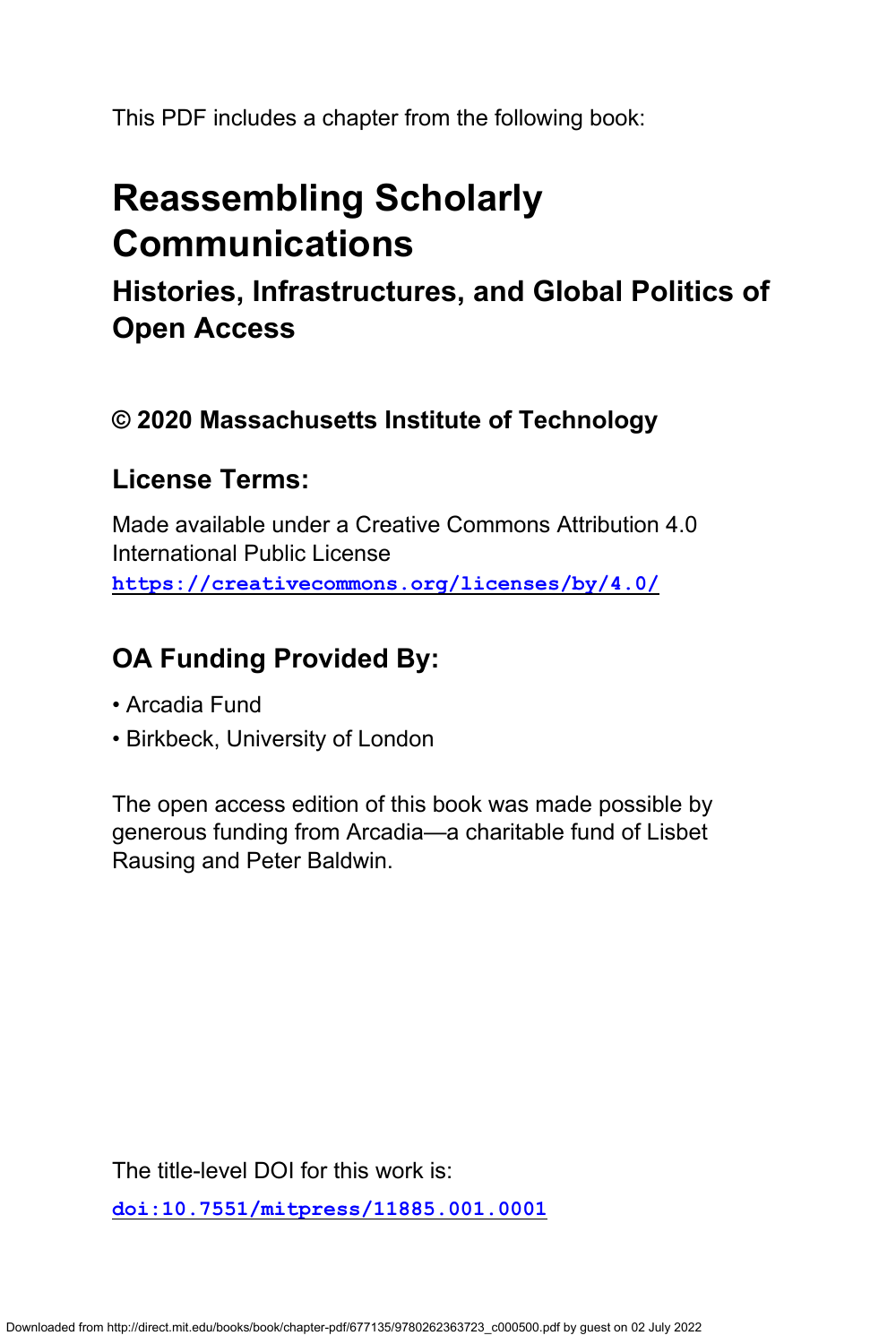### **5 When the Law Advances Access to Learning: Locke and the Origins of Modern Copyright**

### **John Willinsky**

Let me begin with the singular historical fact that constitutes this chapter's endpoint.<sup>1</sup> On April 5, 1710, after nearly two decades of political wrangling over the reinstatement of some form of book licensing in Great Britain, to replace the granting of publisher monopolies in exchange for state censorship, the British Parliament passed the Statute of Anne 1710. Its extended title begins, "An Act for the Encouragement of Learning …" And therein lies my tale. One of the things that makes this act remarkable is how much of that "encouragement" the bill contained. Another is that the act successfully launched the modern era of copyright law. For the first time, a legislative body recognized that the author of a work possessed rights over its reproduction, if for a limited term of up to 28 years. Yet the story I set out below is about how, in the decades preceding the act's passage, learning came to play the role that it did in initiating the age of copyright. The encouragement of learning was not the whole of the impetus for this new law, but the part that it played is surely worth pausing over today in light of the great turmoil and promise currently surrounding new models of scholarly publishing.

How is it, one might well ask, that learning held such a place in the introduction of modern copyright law, when the law today offers it so little encouragement to pursue what researchers, funders, librarians, and publishers now agree is learning's optimal state for the digital era—namely, "open access"? What the law supports is the selling of exclusive access to journals by subscription. This is the economic model that continues to dominate the circulation of this work and is proving a great roadblock to the transition to open access. One reason for that is how a growing proportion of these subscription journals are held by Elsevier and four other big corporate publishers who have been able to wring from them, with the support of copyright monopolies, a profit margin that exceeds those of most other businesses.<sup>2</sup>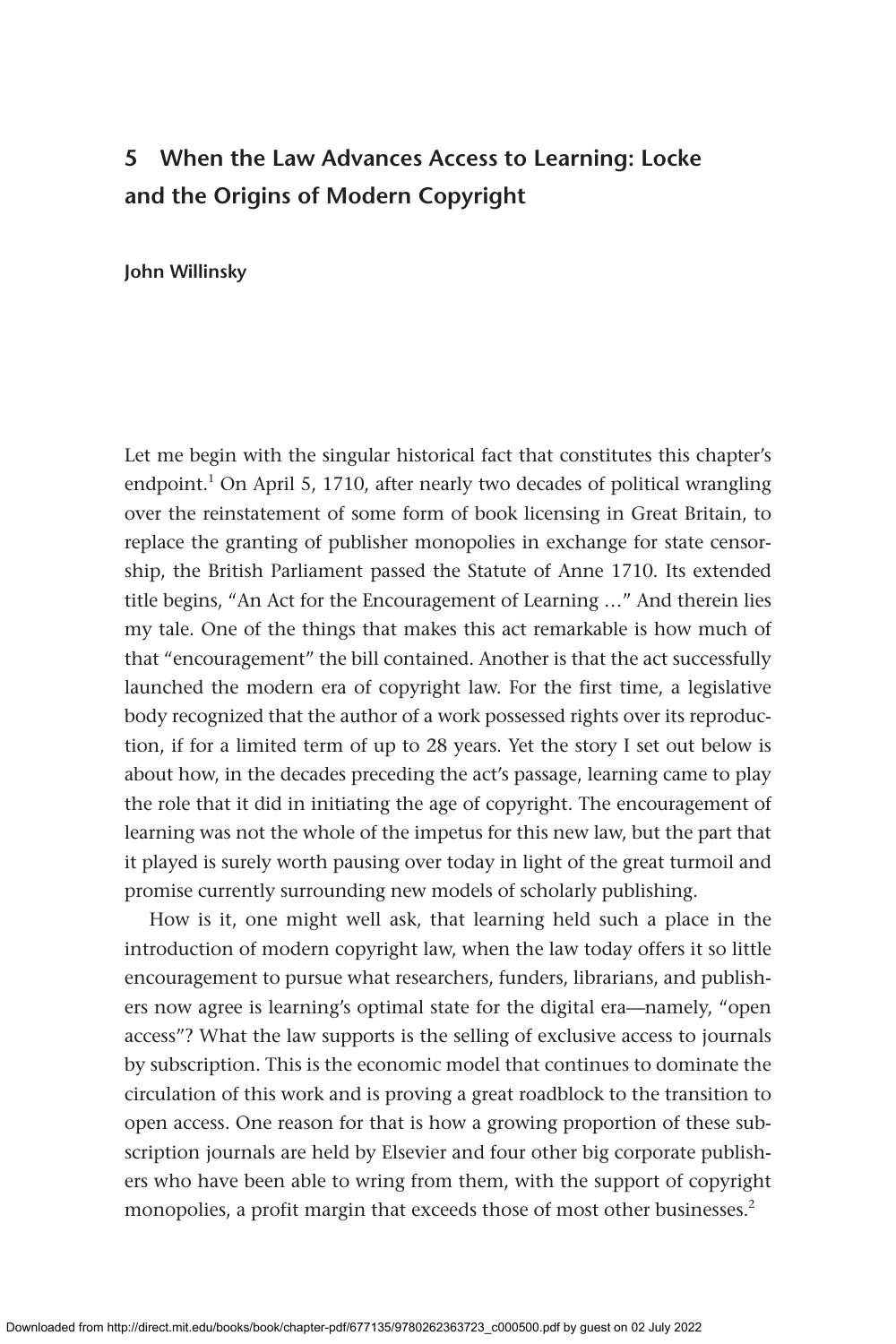Even as these publishers are encouraged by the law to wrest a greater share of research expenditures away from the academic community, the move to open access by authors, research funders, and scholarly publishers (including Elsevier for a small proportion of its titles) has resulted in roughly half of the current research articles being made freely available.<sup>3</sup> To be half open, however, is still to be in a state of flux. In 2018 and 2019, journal subscription negotiations with Elsevier and other publishers broke down in a number of countries; readers and researchers continue to turn to the pirated troves of research in Sci-Hub, just as fair use disputes over scholarly works continue to end up in the courts.<sup>4</sup> What success open access has achieved in all of this is largely the result of what amounts to copyright workarounds. For example, authors and journals use Creative Commons licenses to grant rights to users that the law does not. Funding agencies enter into a contract with grantees, as part of open-access mandates, that prevents them from, in effect, fully exercising their copyright. Given that the law is doing little enough to encourage learning in the digital era, grounds exist for revisiting learning's role in the origins of modern copyright. Think of it as a first step in considering how the law might once again encourage this form of learning.

In response to this question of how learning first became central to the origins of modern copyright, the philosopher John Locke will be our guide. In the 1690s, Locke's earnest lobbying on learning's behalf contributed to the lead up to the Statute of Anne 1710, which, as he died in 1704, he did not live, alas, to see pass. Amid late seventeenth-century debates over regulation of printing, Locke served as something of a public defender of scholarly interests. Yet before setting out the case that he made, I need to acknowledge that some historians take the act's seeming emphasis on learning to be nothing more than "window dressing," as John Feather puts it, with the good that it did learning, if any, "difficult to quantify."<sup>5</sup> The statute "ensured," in his estimation, "the continued dominance of English publishing by a few London firms."<sup>6</sup> While I do not doubt that the leading firms retained their market share, the proof of the substantial protection that the Statute of Anne 1710 afforded learning against commercial interests is found, as I will go on to show, in the ongoing political actions—and not without some success—by which printers and booksellers sought to curtail these protective measures.

In this, I follow the lead of Ronan Deazley, who, in contrast to Feather, holds that with this act, "Parliament focused upon the author's utility in society in the encouragement and advancement of learning," thereby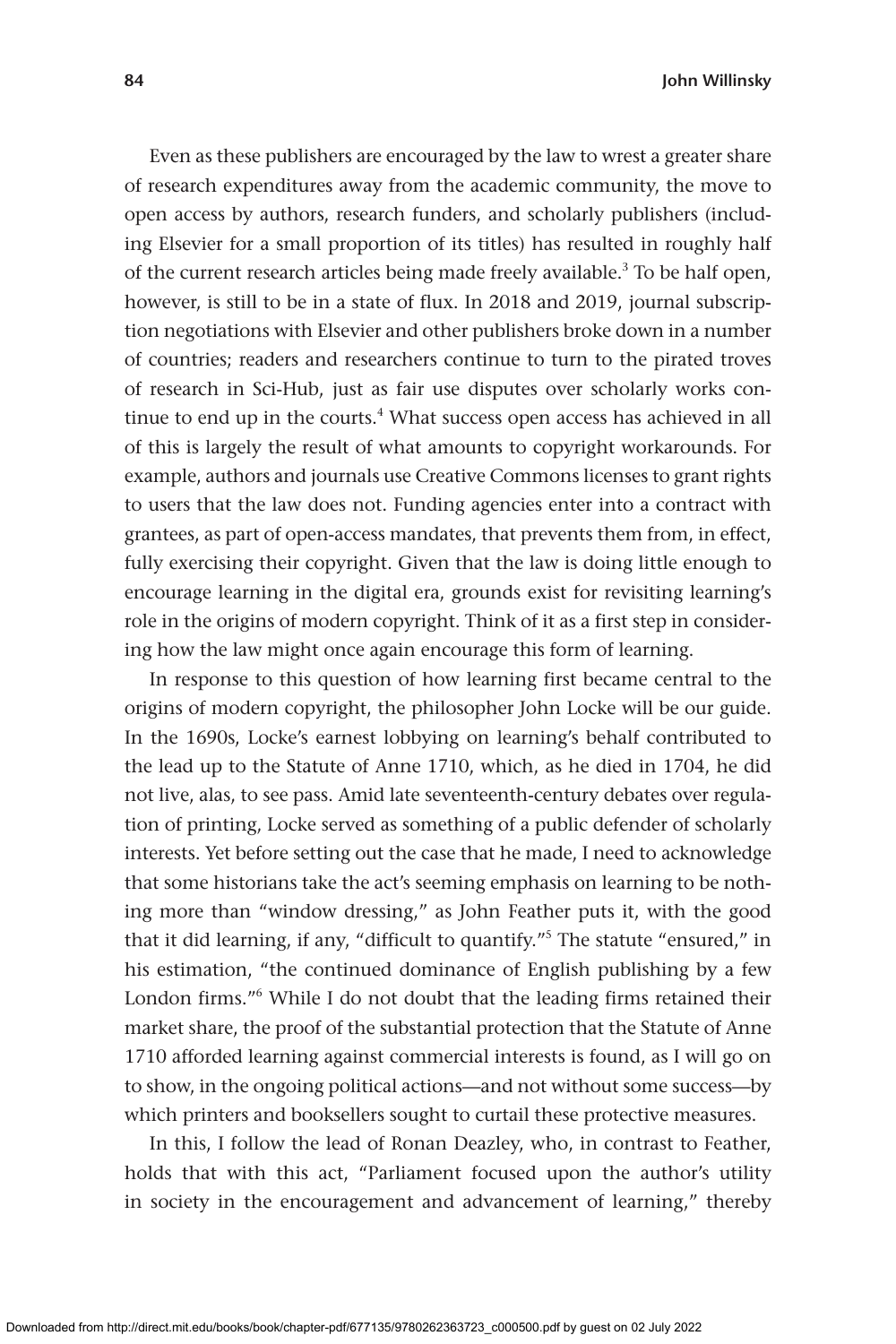upholding "pre-eminence of the common good" as copyright's organizing principle.<sup>7</sup> Still, Deazley also allows that "Parliament bowed to the lobbying of the book trade in passing the Statute of Anne."8 I seek to establish how there was another source of forceful lobbying at work on Parliament, and that Locke offers a model, in this one instance, of an activist scholar who might well inspire efforts today in the face of relentless industry lobbying and market dominance.

Locke's contribution to the formation of early copyright law is also worth considering for what it can teach about his influential natural law theory of property. Locke made property a matter of human rights under natural law. Those rights extended, he held, to the individual's right of consent in democratic governance. This was in stark contrast, Locke insisted, to the authority that kings presumed to have over property and individuals through a divine right.

To consider his argument for property rights, in *Two Treatises of Government* (published anonymously in 1689), he posits a world that in its original state is given in common to humankind. Allowing that individuals have a right in themselves, they are able to acquire from the commons that which they labor over. Their acquisitions are subject to natural constraints, *to ensure that there is "enough, and as good, left in common for others" and that holding such property did not lead to its spoilage or waste*. 9 Locke's theory of property continues to be a major influence in the field of intellectual property jurisprudence.<sup>10</sup> Yet few of those considering his theory look to how he applied it to the Parliamentary proposals he made on the regulation of printing. I contend that his theory of property informs his legislative suggestions, particularly around balancing authors' ownership rights with the distinctive access and use rights that facilitate scholarship that were to find a place in the Statute of Anne 1710.

#### **Locke's Lobbying**

On January 2, 1693, Locke appears to have initiated his attempt to influence Parliament with a letter to his longstanding friend Edward Clarke, who was then serving as the Whig Member of Parliament from Taunton. The letter expresses Locke's concerns about the current state of the book trade. At the time, Parliament was considering renewing once more the 30-year-old Licensing of the Press Act of 1662, which was itself a continuation of state press regulation dating back to policies first instituted by Henry VIII in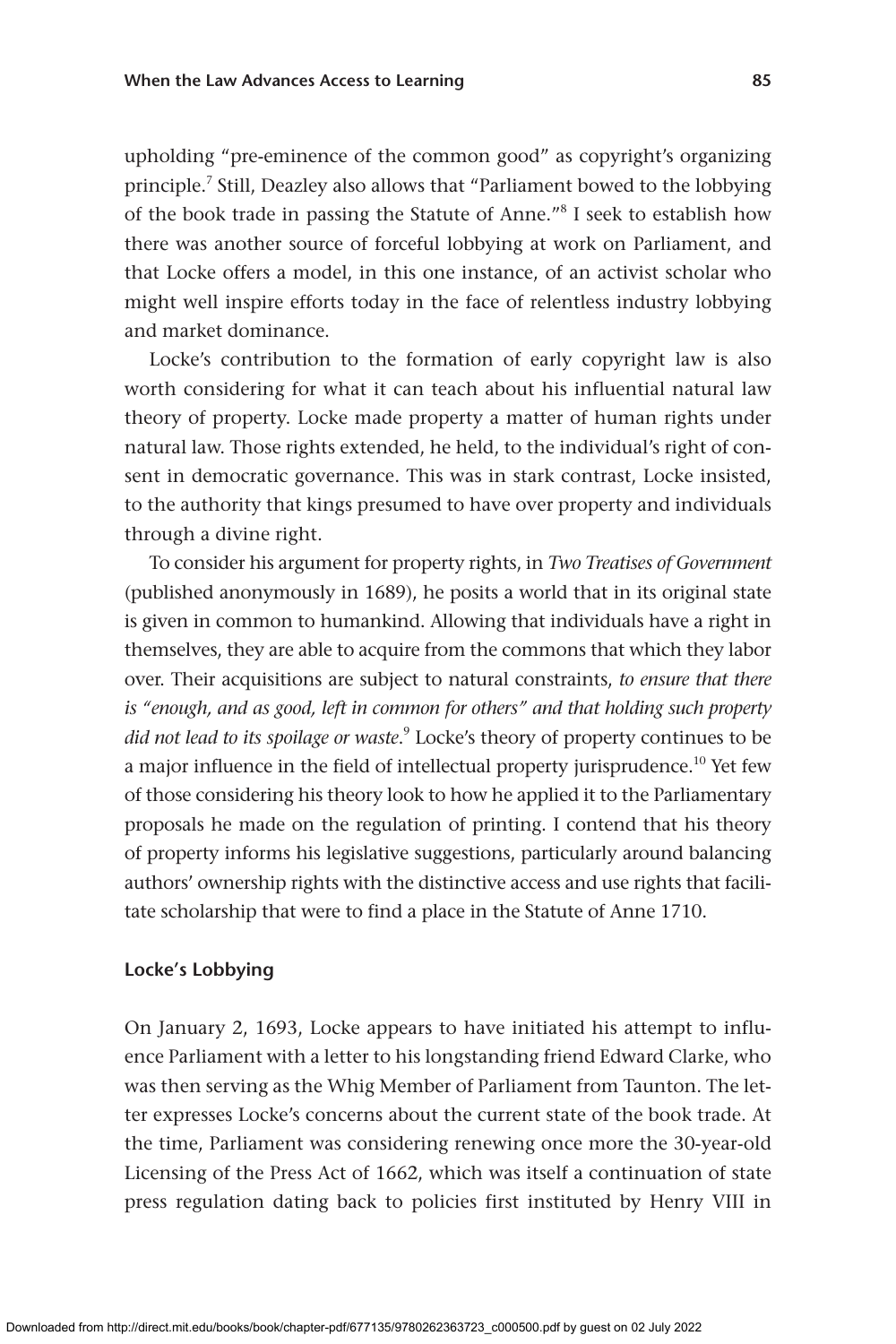1538.<sup>11</sup> The 1662 Act enabled the Stationers' Company, which was the guild representing London's leading printers and booksellers, to grant its members perpetual monopolies for titles and whole genres in exchange for the press's cooperation in executing state censorship of the press. The Act's full title, after all, was "An Act for Preventing the Frequent Abuses in Printing Seditious Treasonable and Unlicensed Books and Pamphlets and for Regulating of Printing and Printing Presses." It restricted printing to London, York, and, in recognition of the universities' historic rights, Oxford and Cambridge.12 The Whig opposition to Charles II, however, regarded this licensing of censorship as another instance of Restoration overreach on the part of the reinstated monarchy (although book licensing had persisted through Cromwell's interregnum). Parliament allowed the Press Act to lapse in 1679, only to later renew it in 1685 for seven years, after Charles's controversial (which is to say Catholic) brother, James II, took the throne. The Act also survived the Glorious Revolution of 1688, which deposed James and placed William III and Mary on the throne. Following the passing of the Bill of Rights in 1689, the Whigs increasingly sought to put an end to press regulation as a regrettable carryover from the *ancien régime*.

In his 1693 letter to Clarke, Locke asked his friend to consider the damage done to learning by the Stationers' Company book monopolies granted by the Press Act of 1662. In particular, Locke addresses in his letter the effects of the broad monopolies granted in perpetuity to printers and booksellers by the Stationers' Company, under the terms of the Press Act. Such monopolies made it nearly impossible to undertake improved editions or import such editions of classical authors:

I wish you would have some care of Book buyers as well as all of Book sellers, and the Company of Stationers who haveing got a Patent for all or most of the Ancient Latin Authors (by what right or pretence I know not) claime the text to be their and soe will not suffer fairer and more correct Editions than any thing they print here or with new Comments to be imported … whereby these most usefull books are excessively dear to schollers.<sup>13</sup>

Locke's letter to Clarke was too little too late. The Press Act was renewed in March  $1693<sup>14</sup>$  It was only extended this time, however, for two years, indicating Parliament's lack of enthusiasm for book licensing, despite the case made for it by the Stationers' Company. The limited-terms renewal appears to have given Locke hope, as he continued his campaign against any further renewal of the act. To prevent that from happening, he worked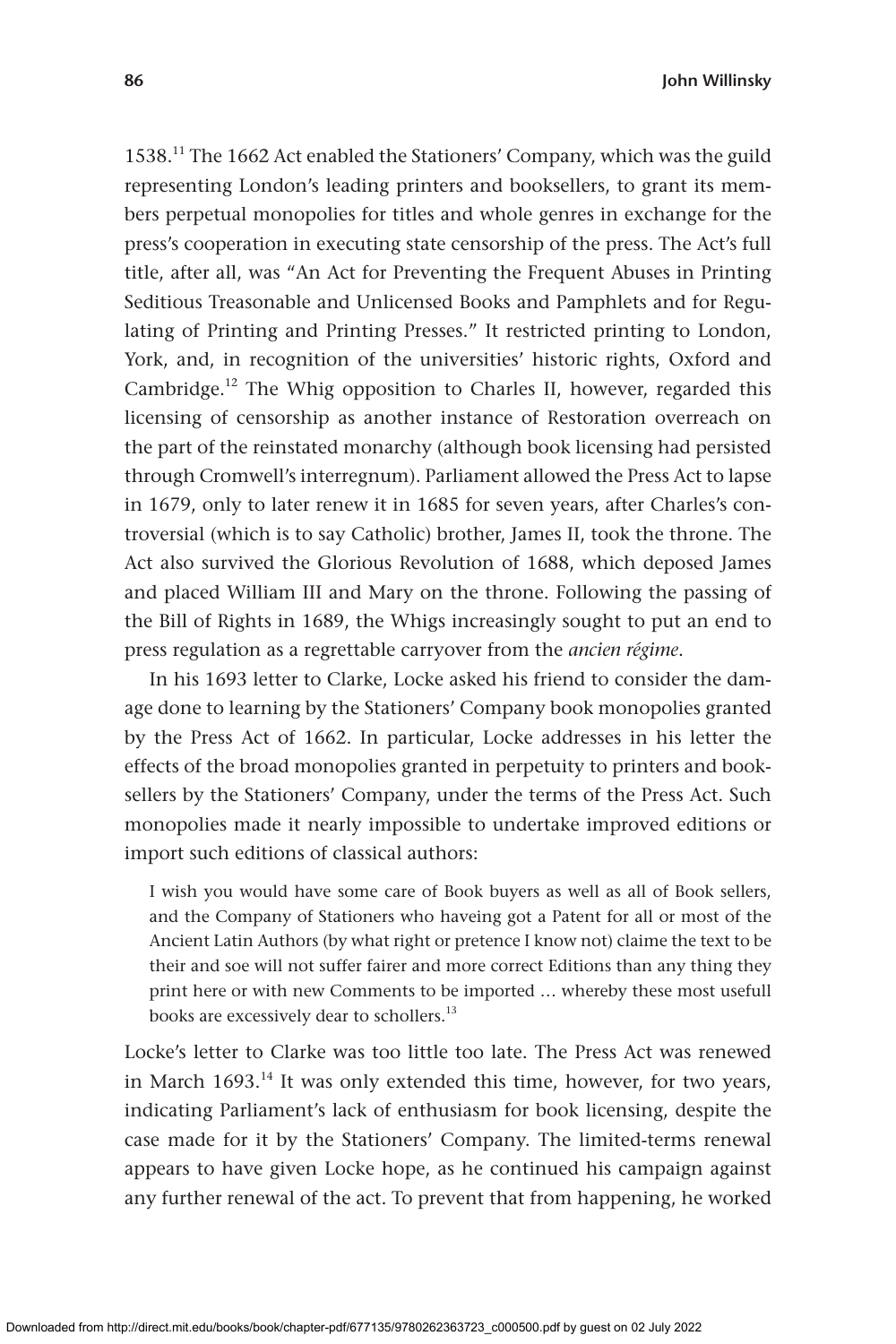not only with Clarke, but involved, in what he referred to as "the Colledg" (college), both John Freke, a lawyer and Whig lobbyist, and John Somers, who held the parliamentary post of lord keeper of the great seal and who was a member of the Privy Council.<sup>15</sup>

In 1694, Clarke was appointed to the House of Commons committee to review those laws that were about to expire, the 1662 Press Act among them. To assist Clarke in preventing the renewal, Locke prepared a memorandum for his friend which begins by sounding the familiar trumpet of a free press: "I know not why a man should not have liberty to print what ever he would speake."<sup>16</sup> To require that a license to print a work be obtained in advance was like "gagging a man for fear he should talk heresy or sedition."<sup>17</sup> All that was required, he proposed, was that the printer or author be clearly identified in the book to ensure that someone will "be answerable for" any legal transgressions.<sup>18</sup> As things stood, "by this act England loses in general," and as he puts it, "Scholars in particular are ground [down] and nobody gets [anything] but a lazy ignorant Company of Stationers. To say no worse of them. But anything rather than let mother church be disturbed in her opinion or impositions, by any bold voice from the press."19 For Locke, the issues of freedom of speech and of scholarly inquiry were closely aligned in ways that, if both are supported, would benefit Britain as a whole.

Locke then moved into what mattered to him at least as much as press freedom, which was the current "restraint of printing the classic authors."20 He asked with a touch of sarcasm about the value of such restraint: "Does [it in] any way prevent the printing of seditious and treasonable pamphlets, which is the title and pretense of this  $act?''^{21}$  More than a decade before, Locke had been party to such sedition in print, escaping with his life to Holland in  $1683.<sup>22</sup>$  More to our point, Locke was also indignant over how poorly the Stationers' Company served learning: "Scholars cannot but at excessive rates have the fair and correct editions of these books and the comments [commentaries] on them printed beyond [the] seas"; they are left with "scandalously illprinted" local editions, given the lack of competition amid the perpetual monopolies.<sup>23</sup> To illustrate, Locke referred to an imported edition of "Tully's Works" (Marcus Tullius Cicero), which he found to be "a very fine edition, with new corrections made by Gronovius, who takes the pains to compare that which was thought the best edition"; the work was "seized and kept a good while in [the Company's] custody," before it was sold with the booksellers "demanding 6s. 8d. per book."<sup>24</sup> The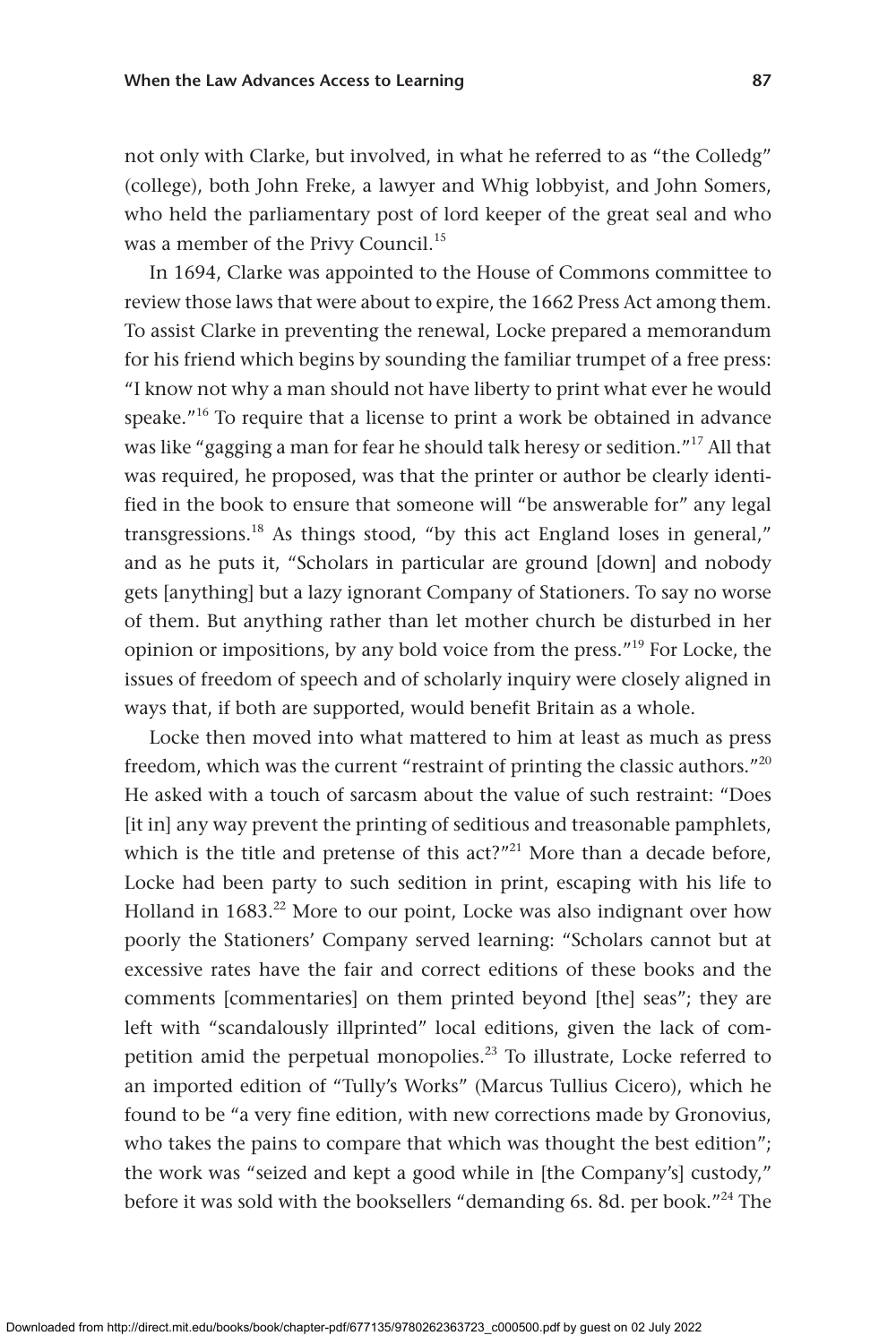problem is that, broadly stated, the crown enabled the Stationers' Company to grant patents on whole bodies of work, such as classical authors, which a printer could exercise without end or limit.

Locke's overarching concern for scholars' rights to access such works led him to a backhanded commendation of the current act's requirement that a free copy of each new book be sent to "the public libraries of both universities."<sup>25</sup> This university-access policy originated in Britain with the 1610 agreement that Oxford patron Thomas Bodley secured from the Stationers' Company to supply the university library, which Bodley was in the process of restoring, with a copy of each book printed. The deed that Bodley drew up reads that the Stationers' Company of London "out of zeale to the advancement of good learning … granted to the University of Oxford, for ever, one copy of every new book in quires that they might borrow or copy any book deposited, for reprinting."26 This deposit requirement had been included in the 1662 Press Act, although Locke complains that it "will be found to be mightily if not wholly neglected" by the Stationers' Company, "however keenly it might otherwise support the  $act."^{27}$  From my perspective, the book deposit stipulation, as it applied to the "public" or university libraries at Oxford and Cambridge, demonstrates how commerce sponsors, even as it stands apart from, the commons of learning. It is another instance of Locke's theory of property in which authors, printers, and booksellers have a right to the fruits of their labor, "at least where there is *enough, and as good, left in common for others*."28 The public library of the university was that commons, when it came to the properties of learning.

As part of Locke's concern for his balance of rights, he objected to the perpetual monopolies granted to the Stationers' Company. In its place, he recommended limits to *the ability to purchase or sell rights in a work*: "it may be reasonable to limit" the property of "those [printers and booksellers] who purchase copies from authors that live now and write," he states in his Licensing Act memo, "to a certain number of years after the death of the author or the first printing of the book as suppose 50 or 70 years."<sup>29</sup> This would encourage the publication of new editions of older works, in contrast to the current situation in which "the Company of Stationers have a monopoly of all the classic authors."30 Locke also objected to restrictions on the importing of books into Britain. This was a point that his friend Clarke made to the House of Lords in Lockean terms by pointing out that, for book importers, restrictions and delays meant that "part of his Stock lie dead; or the Books, if wet,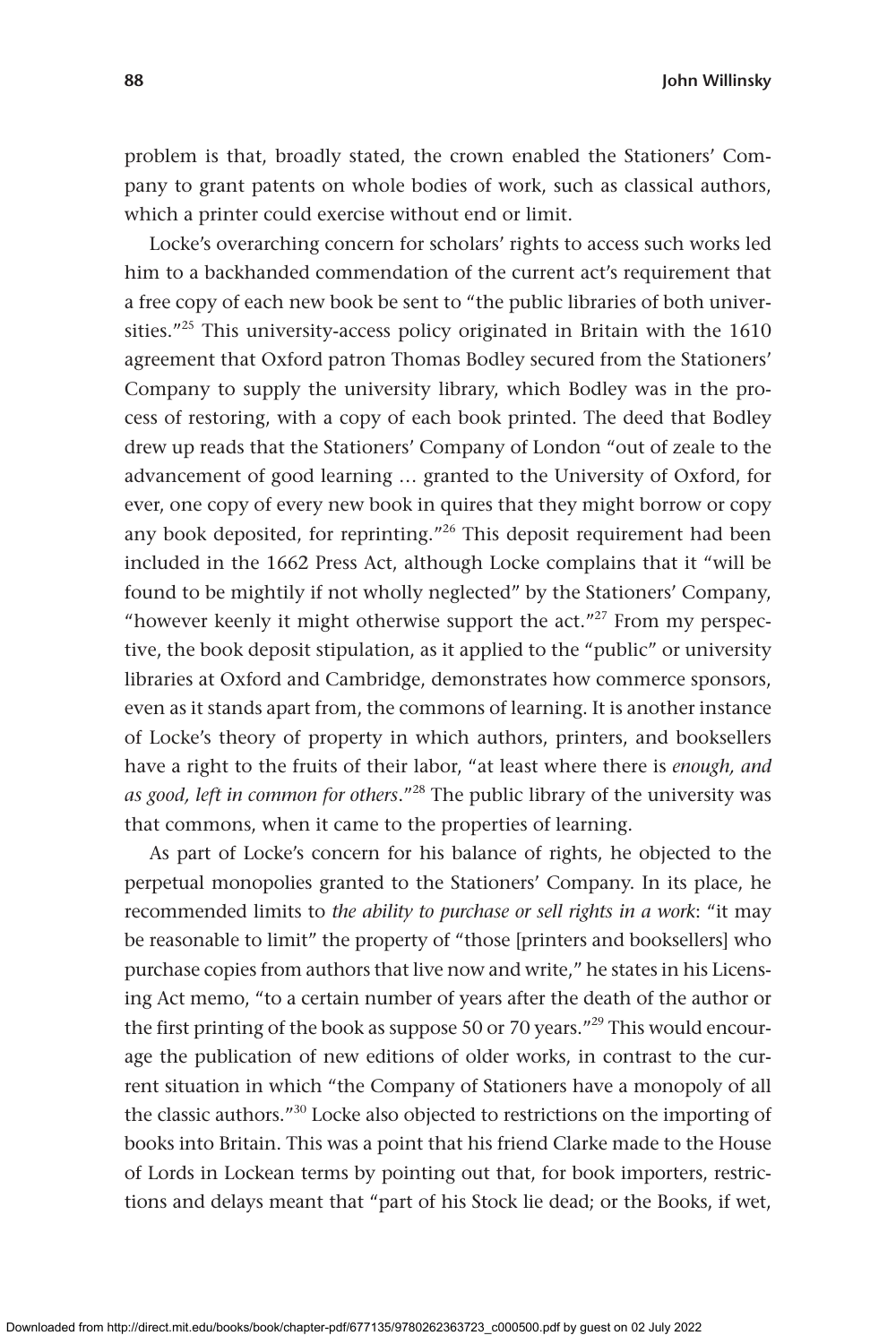may rot and perish."<sup>31</sup> Under Locke's natural law, whoever allowed property to spoil was claiming "more than his share, and [it] belongs to others," as he put in the famous chapter on property in *Two Treatises*. 32

What Locke ultimately bemoans in his memo on the Press Act of 1662 is that it is "so manifest an invasion on the trade, liberty, and property of the subject" that it places under siege what he sees to be the intellectual property rights of the learned.<sup>33</sup> As Locke saw it, access to this literature must be facilitated for scholars rather than impeded by unfair trade practices such as perpetual monopolies and book blockades: "That any person or company should have patents for the sole printing of ancient authors" he concludes in the memo, "is very unreasonable and injurious to learning." $34$ 

In 1695, not long after Locke's memo, Clarke began to work with fellow legislator Robert Harley, Earl of Oxford, on a "Bill for the Better Regulating of Printing and Printing Presses." Their proposed bill had the virtue of exempting from state licensing books that dealt with science, arts, and heraldry. It made no reference to a number of previously granted privileges, including the Stationers' Company monopolies and the universities' printing rights.35 Locke was not involved in Clarke and Harley's initial drafting of the new bill, but they sent him a copy of it and he soon proposed amendments. Although a number of Locke's suggestions for the bill have been lost, what remains in his papers makes clear that he had come by this point to recognize the importance of instantiating the authors' intellectual property rights. He proposes to Clarke that the new bill "secure the author's property in his copy" for a limited time.<sup>36</sup> This property in a work could be safeguarded, he suggests, by a registration process: upon printing, a book was first to be deposited "*for the use of the publique librarys of the said Universities*," after which the bill "shall vest a privileg in the Author … for \_\_ years from the first edition."37 This time, the exact number of years of a limited monopoly was left up to Parliament.

While Locke argues for the authors' intellectual property rights, the registration process he recommends could also be said to protect the rights of learning. He makes the authors' limited privileges dependent on depositing the work in the public libraries of the universities for the use of scholars. Authors are to be encouraged with an eye to the use of their work by the learned. In a similar spirit, Locke also proposed that authors should retain a right over subsequent editions of their work. At the time of the bill's drafting, he was likely revising the third editions of both *An Essay*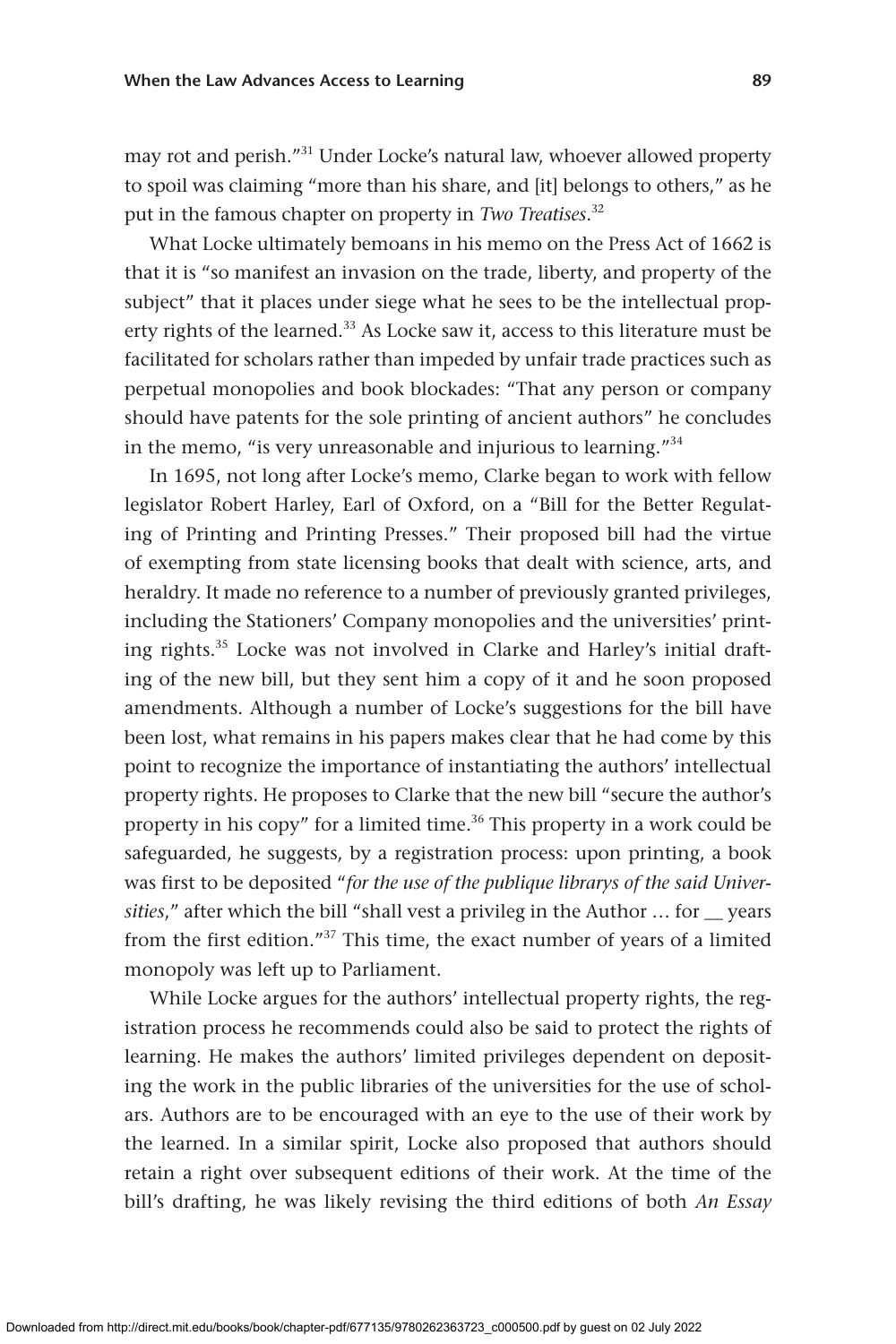*Concerning Human Understanding* (1689) and *Two Treatises*, which may well have instilled in him a sense that the author has the ultimate sense of responsibility for, and interest in, correcting and improving a work with each new edition, even as the ultimate beneficiaries are the works' readers.

Still, Clarke and Harley's "Better Regulating of Printing" bill ran into the vehement objections of the Stationers' Company, which sought a straightforward renewal of the Licensing Act of 1662. The Company's representatives protested that the reforms proposed by Clarke and Harley were "wanting as to the Security of [our] Property."38 This was a fair enough estimation of Clarke, Harley, and Locke's intent to eliminate monopoly privileges. Drawing on Locke's points over the potential loss to learning, Clarke responded to the Company's stand by circulating objections to its unfair and illogical trade practices.

Although the "Better Regulating of Printing" bill was not to attract the votes it needed and died on the floor of the Commons in 1695, Clarke and others had effectively sown the seeds of doubt about the Press Act of 1662, and that same year both the House of Commons and the House of Lords voted not to renew the act. It expired on May 3, 1695, putting an end to well over a century of press censorship, permanent monopolies, and a generally corrupted state of press regulation. The great nineteenth-century historian and politician Thomas Babington Macaulay declared that the act's expiry meant nothing less than that "English literature was emancipated, and emancipated for ever, from the control of the government."<sup>39</sup> Locke's part in the defeat of the Licensing Act led his biographer, Maurice Cranston, to praise his subject's political realism: "Unlike Milton, who called for liberty in the name of liberty, Locke was content to ask for liberty in the name of trade, and unlike Milton, he achieved his end."<sup>40</sup> For my part, I think Cranston sells Locke short on the degree to which he pursued the liberty of the press in order to advance learning, even if he also found cause in how monopolies damage the book trade.

### **Piracy's Interlude**

Immediately following the expiry of print licensing in 1695, upstart printers and booksellers flooded the streets of London with an inventive array of broadsides and gazettes, cheap pirated editions of books and magazines, and scandalous and obscene pamphlets.<sup>41</sup> The statesman Sir William Trumbull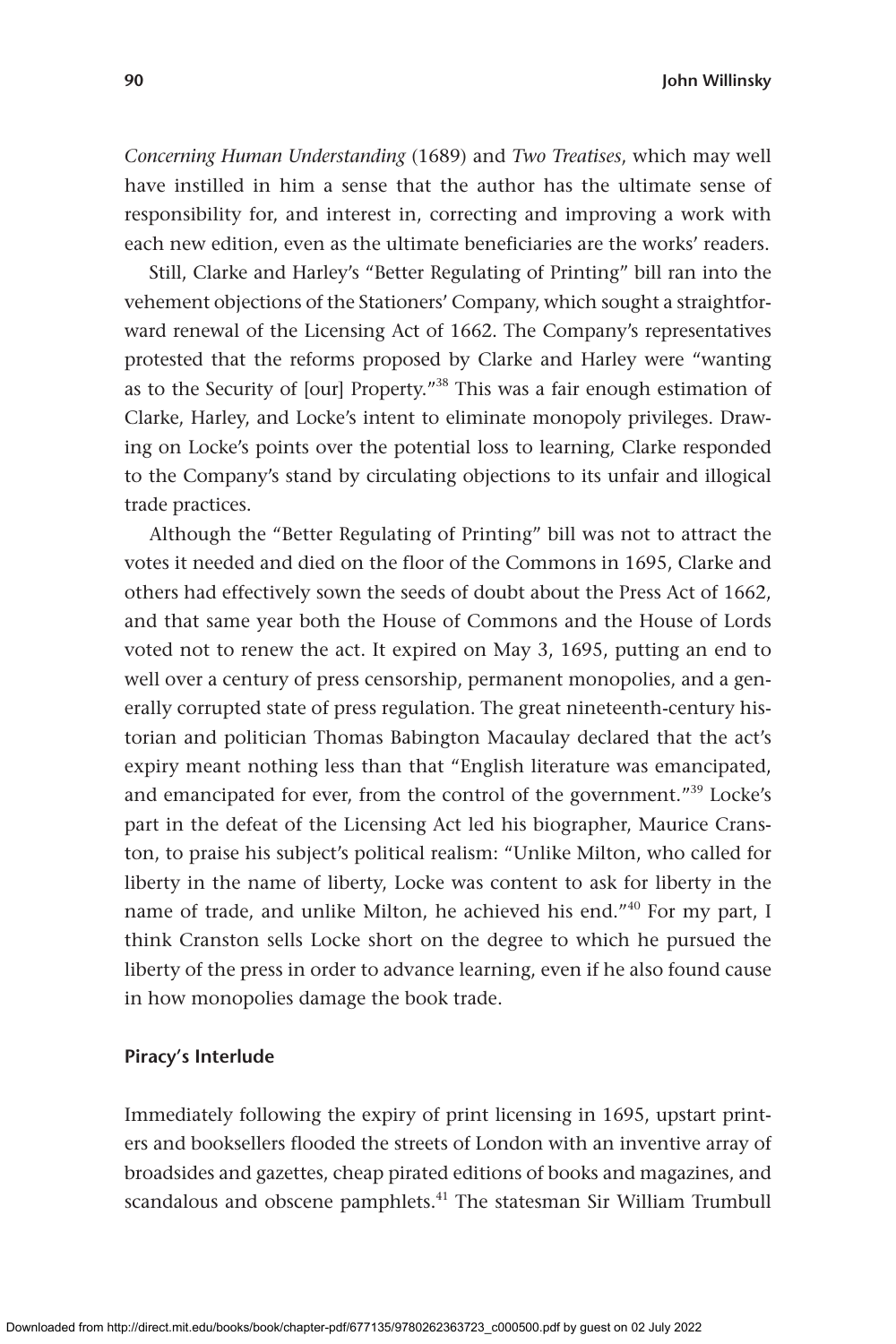wrote in a letter at the time that "since the Act for Printing Expired London swarmes with seditious Pamphletts."<sup>42</sup> By 1709, there were as many as eighteen London newspapers, including the first daily. Well before that, existing libel and blasphemy laws were applied to transgressive publications through arrests and warrants, much as Locke had held was preferable to press censorship. New laws were also added, such as the 1698 "Act for the More Effectual Suppressing of Blasphemy and Prophaneness."43 The Stationers' Company denounced, with increasing rancor and outrage, a market flooded with cheap reprints of its titles. Since the 1680s, printers of such works were accused of *piracy*. 44 It was, in fact, a free market in print materials. And the Stationers' Company did not fail to return to Parliament in search of remedy, only to find reintroducing press regulation an uphill battle.

Following the Licensing Act's expiry in 1695, the Company promoted one unsuccessful parliamentary bill after another, while petitions were also submitted to no avail by the Church of England, Oxford University, and groups of journeymen printers.<sup>45</sup> In 1704 (the year of Locke's death), after the Company sponsored the introduction into Parliament of a "Bill to Restrain the Licentiousness of the Press" to no avail, it decided on another tactic. It embraced the language of learning, having earlier opposed its advocates in the form of Locke and before that Milton, with his 1644 *Areopagitica*. 46 The theme had just been revitalized by the novelist, pamphleteer, and journalist Daniel Defoe in his 1704 *Essay on the Regulation of the Press*. The book was full of praise for the French King Louis XIV for the "Encouragement" he had "given to Learning" through the liberty of the press in France, contending that the English "License of the Press" was not consistent with "the Encouragement due to Learning."<sup>47</sup>

Beginning in 1706, three anonymous petitions were presented before Parliament, likely with the Stationers' Company support, starting with the one-page *Reasons Humbly Offer'd for a Bill for the Encouragement of Learning,*  and the Improvement of Printing (1706).<sup>48</sup> This petition opens with a concern for the "Many Learned Men [who] have been at great Pains and Expence in Composing and Writing of Books" and takes a Lockean stance on the author's "undoubted Right to the Copy of his own Book, as being a Product of his own Labor." The petition reflects the concern that "Learned Men will be wholly Discouraged from Propagating the most useful Parts of Knowledge," given how easily their work could be pirated without state oversight. The petition closes with what was to become the requisite image of the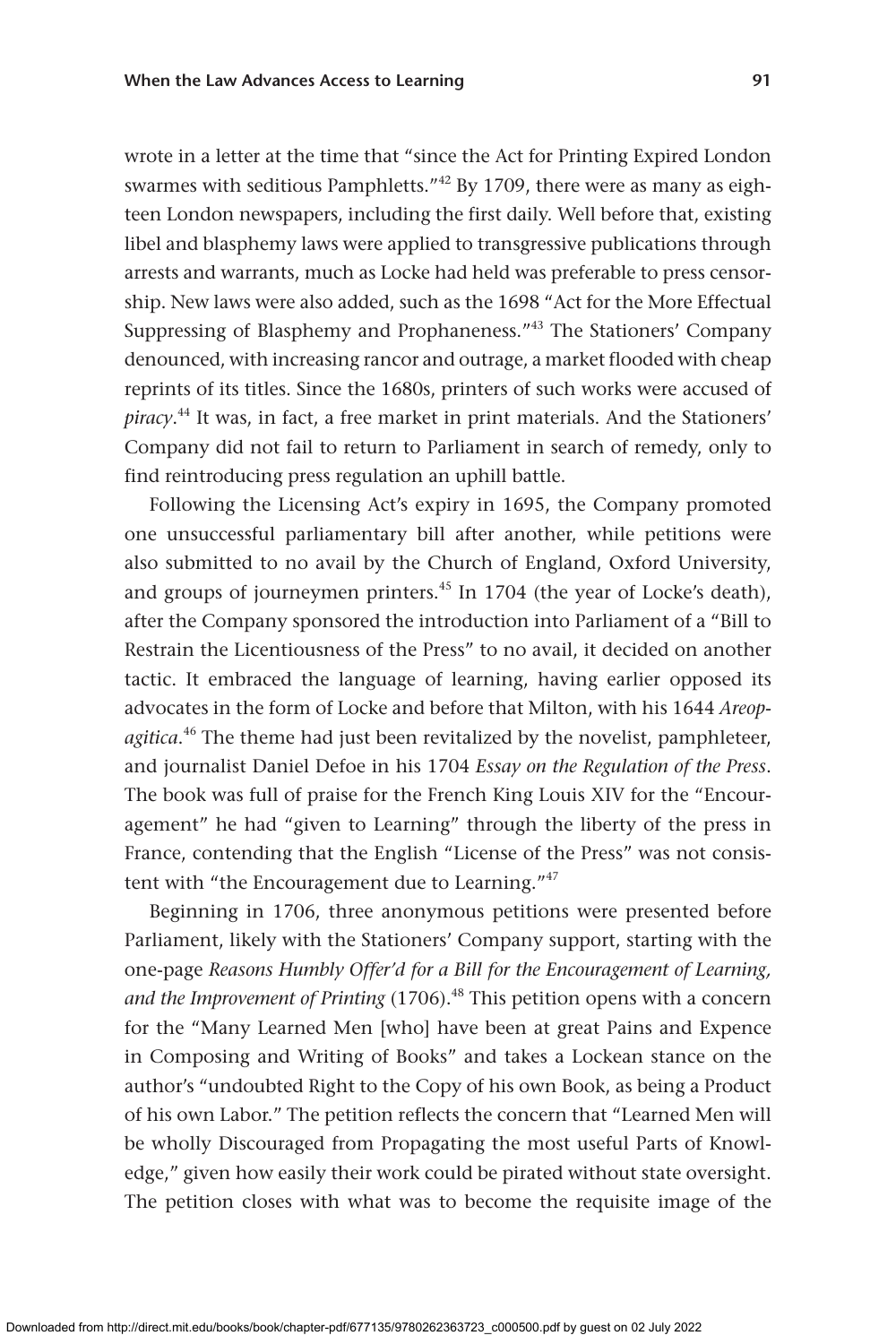bereft author's widow who, in the case "of the late Arch-Bishop Tillotson," might have been generously provided for by "Booksellers" were it not for the print piracy of an unregulated era.

This petition may have been among the dozen such petitions, proposals, and bills that had failed since 1695, but this one managed to gain some purchase. A further iteration, combining authors' natural rights to their work and the public good of learning, was drafted and introduced into Parliament on January 11, 1710. It was entitled the "Bill for the Encouragement of Learning, and for the Securing of Property of Copies of Books to the Rightful Owners thereof." It refers to "Books and Writings" as "the undoubted Property" of authors, with such property regarded as "the Product of their Learning and Labor," with labor being the key to Locke's theory of property.49 This was soon struck from the bill, so that an author's earned right of ownership is left implicit. It is not what is being legislated. As such, ownership is left to natural and common law, while the act determines that from such ownership, authors have a right to a limited-term monopoly to encourage their contribution to learning.

### **Statute of Anne 1710**

The statute that was passed on April 5, 1710, begins "An Act for the Encouragement of Learning by Vesting the Copies of Printed Books in the Authors or Purchasers of such Copies, during the Times therein mentioned." Note how the act's title no longer sets out the encouragement of learning *and* the securing of property rights as two distinct purposes. Rather, it makes the encouragement of learning the very principle behind granting such property rights. And the switch from "securing" to "vesting" suggests that the act is not about pinning down a right but about placing a right-to-copy in the hands of authors for a limited term. $50$ 

The act opens with the Stationers' Company's complaint that "printers, booksellers, and other persons have of late frequently taken the liberty of printing … books and other writings, without the consent of the authors or proprietors of such books and writings," which leads "too often to the ruin of them and their families."51 Authors are characterized as "learned men" who strive to "compose and write useful books."<sup>52</sup> Thus, the author (or assignee) "shall have the sole liberty of printing and reprinting such book and books for the term of 14 years." The statute requires that books "before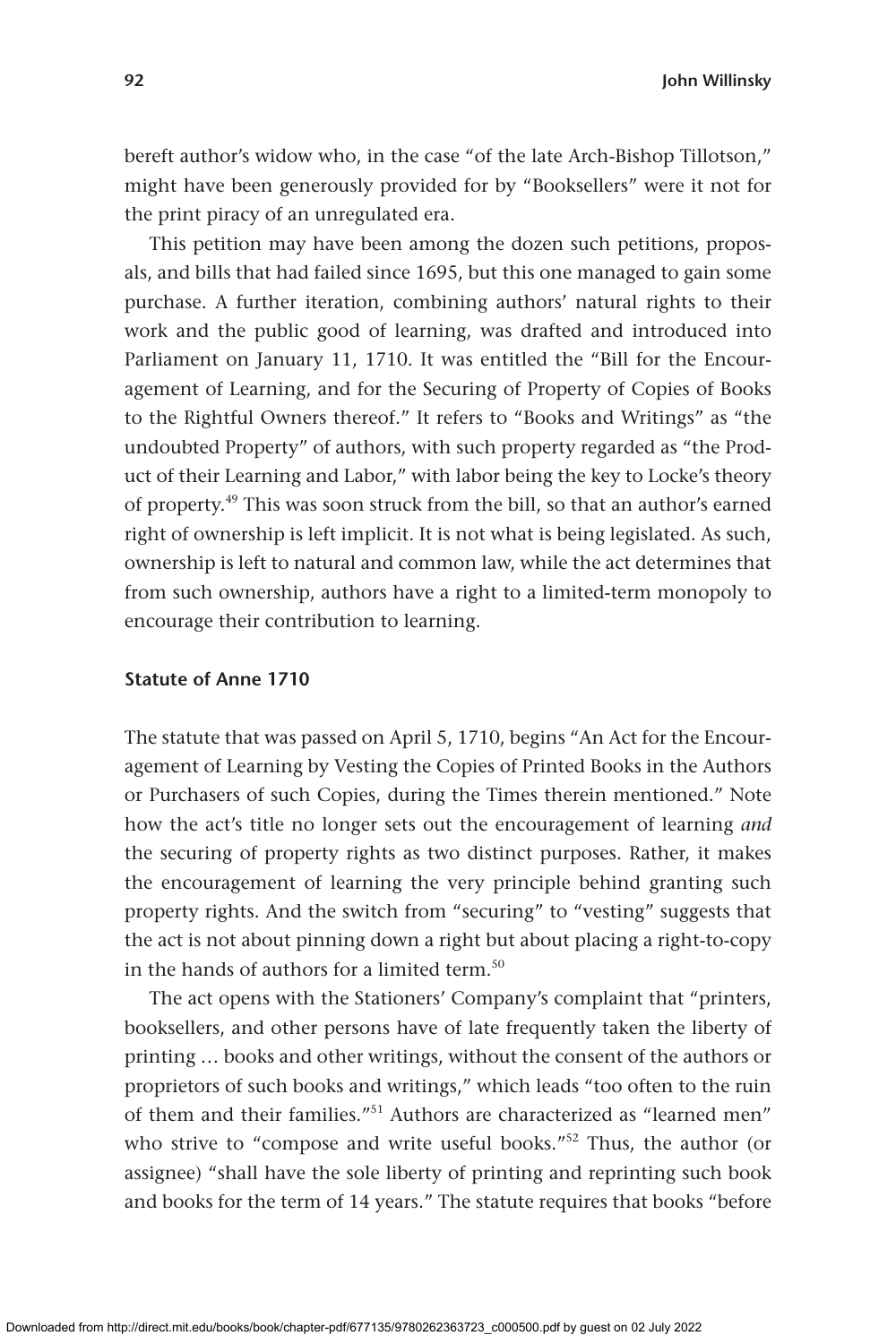such publication, be entered in the register book of the Company of Stationers. in such manner as hath been usual."<sup>53</sup> What had been usual was the granting of a monopoly right in perpetuity, compared to what was now to be a 14-year term limit for the monopoly rights. Such rights were regarded as a temporary "encouragement" or incentive, intended to ward off "ruin" while inspiring authors to prepare additional useful books.

Of the roughly ten provisions that follow in the statute, four set out the distinctive rights associated with learning, as I see it, or "the public interest," as William Cornish frames them.<sup>54</sup> Two of these measures spoke directly to Locke's earlier concerns. The first addresses the price of learned books: "The Vice-Chancellors of the Two Universities … the Rector of the College of *Edinburgh* … have hereby full Power and Authority … to Limit and Settle the Price of every such Printed Book … as to them shall seem Just and Reasonable.<sup>55</sup> This power to roll back book prices, which the House of Commons introduced into the act, was also granted to the archbishop and other officials, but was of particular value for faculty and students in the context of the university.<sup>56</sup> This price-control clause was repealed only a few decades later by an "Act for prohibiting the Importation of Books" passed in 1739, which was clearly a bill much more to the Stationers' Company liking.<sup>57</sup>

The second new measure in favor of learning, and also a point advocated by Locke, makes it clear that with the reinstatement of print regulation, nothing in the act "shall be construed to extend to prohibit the importation, vending, or selling of any books in Greek, Latin, or any other foreign language printed beyond the seas."58 This right was somewhat qualified by the 1739 act cited in the previous paragraph, which forbade importing books that had already been published in Great Britain.<sup>59</sup> While this revision was clearly directed against piracy, it kept open a channel for learned books published abroad, even as it potentially restricted the import of new editions of the classics, which was also among Locke's concerns.

The other two measures in support of learning were brought forward, in an enhanced form, from the Licensing Act of 1662. One was a reinstatement of the book deposit policy. It required printers to provide "Copies of each Book … upon the best Paper" to a wider range of university and college libraries: "The Royal Library, the Libraries of the Universities of Oxford and Cambridge, the Libraries of the Four Universities in Scotland, the Library of Sion College in London, and the Library commonly called the Library belonging to the Faculty of Advocates at Edinburgh."<sup>60</sup> Where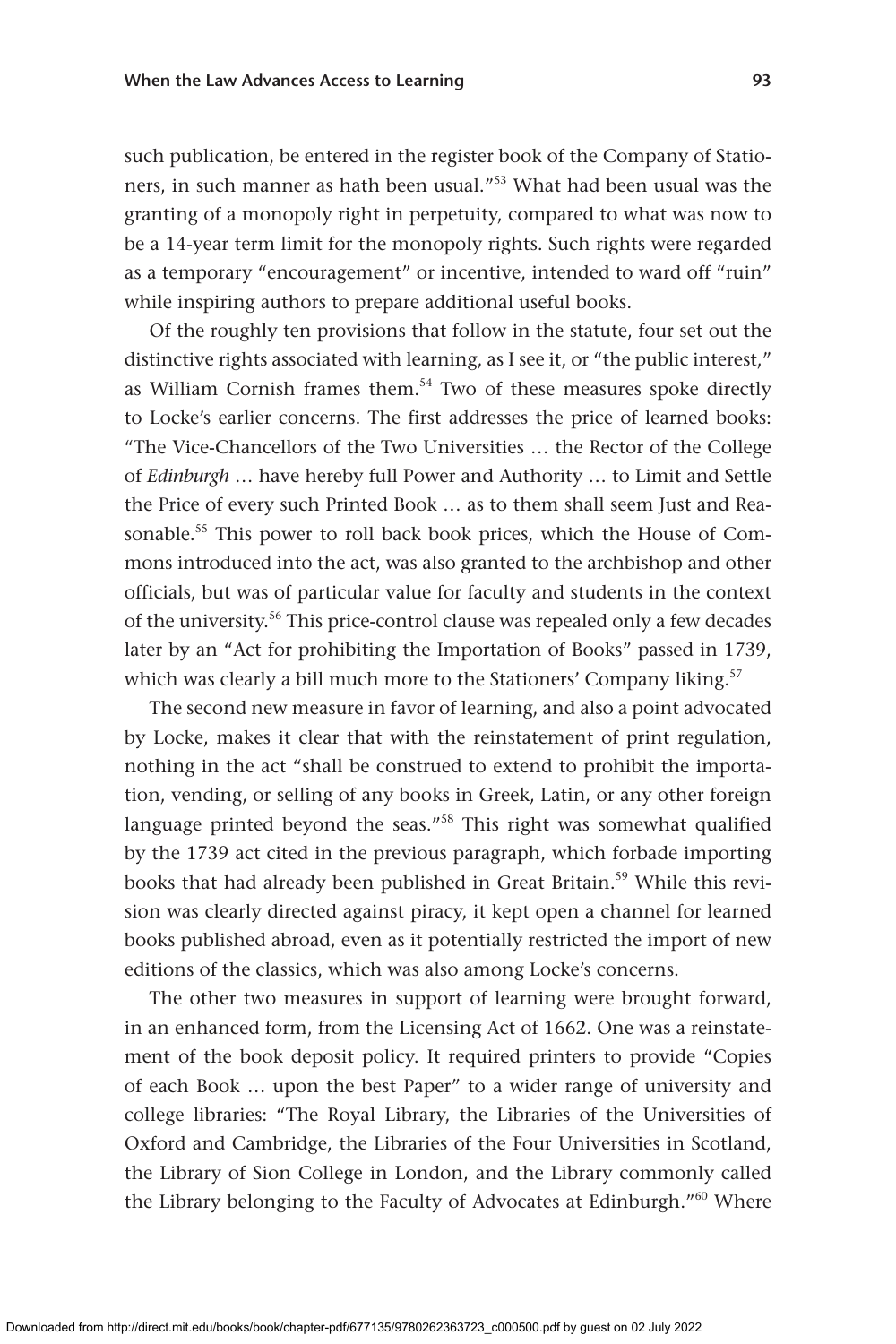the Licensing Act set aside three copies for learning, the Statute of Anne 1710 increased the number to nine on the best paper. Extending this provision to all British universities serves as an excellent reminder of how fully the law expressed a public faith in these institutions' contribution to, at a minimum, the composing and writing of useful books. Although it took more than a century, the book trade also succeeded in reigning in this measure, by having six of the university libraries eliminated in the  $1836$  Copyright Act.<sup>61</sup> Still, *legal book deposit* was to grow into a common legislative requirement throughout the world.<sup>62</sup>

The final measure in the statute declares that nothing herein should "prejudice or confirm any right that the said universities" had "to the printing or reprinting any book or copy already printed, or hereafter to be printed."63 The universities' rights had historically included Bibles and almanacs by which they cross-subsidized scholarly publications—often by leasing out these rights—although not without numerous legal disputes with the Stationers' Company.<sup>64</sup> Much as with the libraries and legal deposit, university presses were recognized as standing apart from the common book trade and worth protecting as such.

The Statute of Anne 1710 only refers to learned men and their "useful books" in the opening paragraph. After that, it identifies as its subject the "author of any book" and the "proprietors of such books and writings," which is to say the booksellers and printers to whom authors commonly sold their work, as well as to "other person or persons" to whom such rights were assigned. It is this aspect that the act reflects, as Mark Rose suggests, "the emergent ideology of the market," as putting an end to a "monopolistic system of privilege" among a select set of printers and booksellers.<sup>65</sup> The Stationers' Company, having thrived under the old system of privilege, was fully prepared to compete in a book market based on authors' rights to exercise short-term monopolies of 14 years that could be renewed once (which the booksellers succeeded in having lengthened over time). Still, an act that further opened the book market and introduced an age of copyright also granted distinct privileges of access to learning; that is, the law would now offer people a right to fairly priced books, imported books, books on library shelves, new and better editions from abroad, and books printed at university presses.

Still, it needs to be made clear that the guild members of the Stationers' Company were undoubtedly the principal financial beneficiaries of the act. Yet it did not put an end to print piracy, given that the act did not, for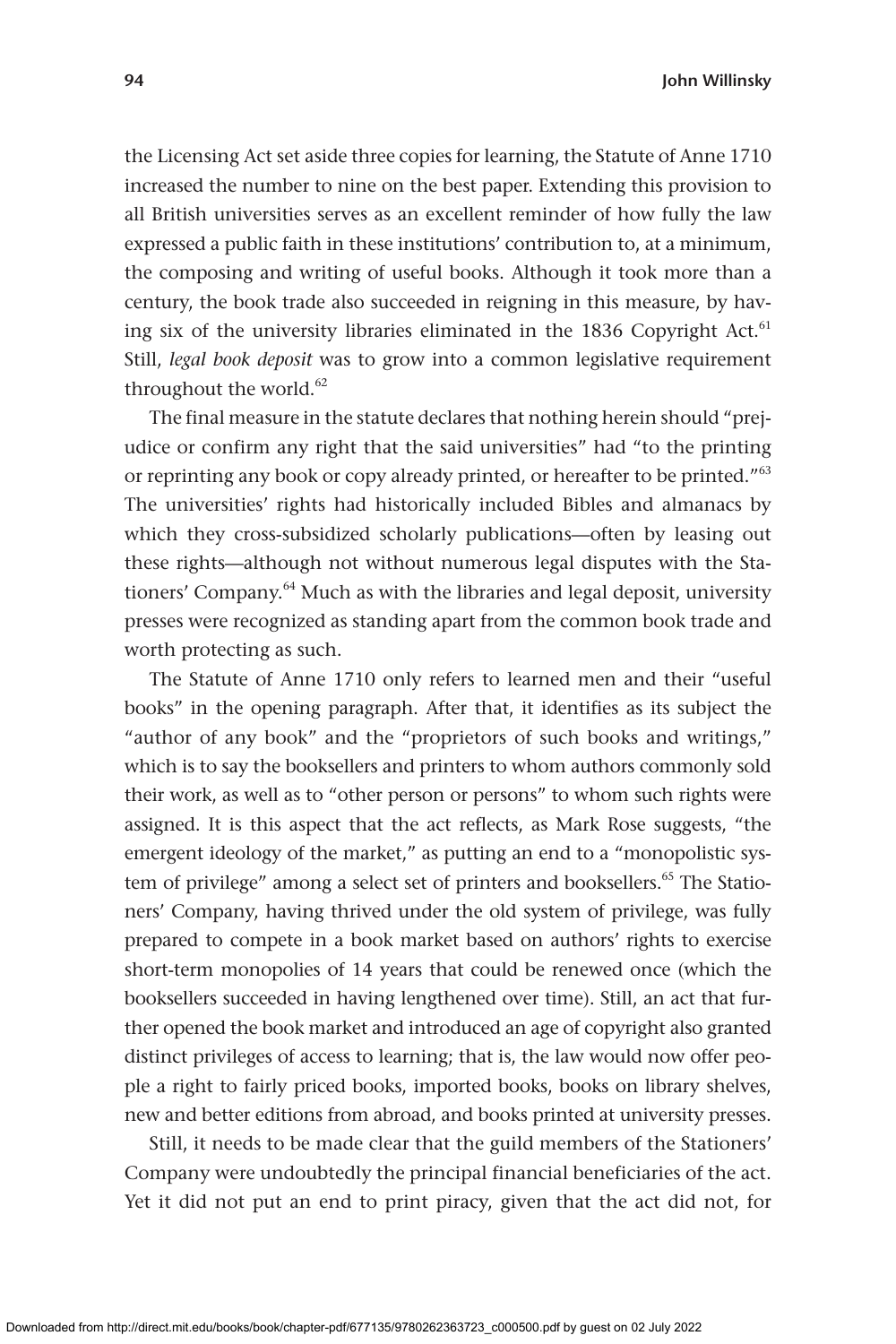example, extend to Ireland.<sup>66</sup> At the same time, the Company's members continued to act for decades on a number of their older (perpetual) monopolies, at least until the courts, in *Donaldson v Becket*, put an end to their assumed rights in 1774.<sup>67</sup> The following year, the British Parliament further intervened in the book market, again on the side of learning, by passing a "Bill for enabling the Two Universities to hold in Perpetuity the Copy Right in books, for the advancement of useful Learning, and other purposes of Education, within the said Universities."<sup>68</sup> A decade or so later, the Statute of Anne inspired a similarly spirited intellectual property clause in the U.S. Constitution in 1788 that empowers Congress to pass laws "to promote the Progress of Science and useful Arts, by securing for limited Times to Authors and Inventors the exclusive Right to their respective Writings and Discoveries."69 This concept of copyright as a legal vesting of limited-term rights in the author was to spread slowly around the world, if not without much controversy, complaint, and piracy, amid the ongoing negotiations of international trade bodies and national adoptions of more recent legal elements, such as "fair use," that bear on research and education.<sup>70</sup>

It is impossible to know how much credit Locke is owed in his lobbying for learning in the formation of modern copyright law. Yet he provides a clear instance, with backing from Milton, Defoe, and others, of how learning was a reference point in articulating the public good that underwrites intellectual property rights. The resulting Statute of Anne 1710 managed to bring into a legislative order the interests and rights of authors, scholars (also as authors), printers, and booksellers. If printers and booksellers were the ones who profited, authors and scholars had their rights advanced. Three centuries later, amid the emergence of the digital era, a new order of scholarly publishing is struggling to form, caught once more between powerful commercial forces and the distinctive interests of opening up a global commons for learning.

Much as Locke did earlier, scholars and research librarians are speaking out and lobbying today in favor of increased access to needed works and resources. And much as happened with the Statute of Anne 1710, I am cognizant of Kathy Bowrey and Natalie Fowell's caution that "faith in any enduring legal truth residing in copyright law to resist commodification is ill-founded and politically naïve."<sup>71</sup> What Locke worked toward was placing some legislative limits on the (inevitable) commodification of scholarly works. This is a special application, if self-interested on his and my part, of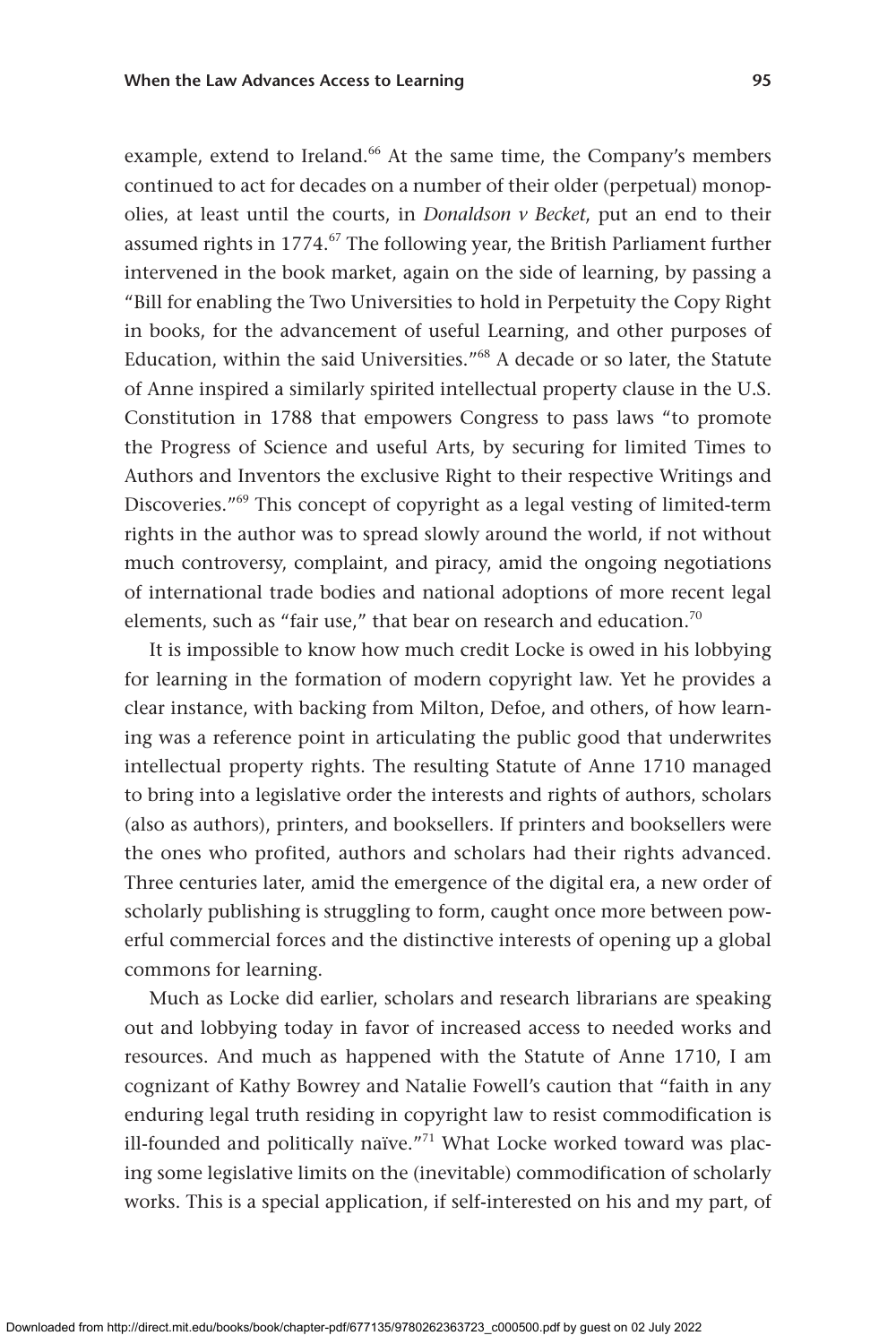his theory of property, in which the appropriation of property "does not lessen but increase the common stock of [hu]mankind."<sup>72</sup>

The Statute of Anne created what was, in effect, a special intellectual property class for works of learning. This eighteenth-century legal reform of book regulation is worth reconsidering today. Much of its original protection has been lost and few legal limits exist today on publisher pricing and profits in the field of scholarly publishing. At the same time, the law has yet to offer ways of encouraging the degree of access and openness that many are finding to be the great promise of the digital era for learning. At the very least, the history of the Statute of Anne 1710 should incite academics and librarians to speak up in defense of legal rights that encourage learning. They should support the effective lobbying work for open learning and science carried on by organizations such as the Scholarly Publishing and Academic Resource Coalition (SPARC).<sup>73</sup> We must, once again, find the advantages for learning among the play of commercial interests, knowing that this was nothing less than the original intent of copyright law and is no less worthy a goal today.

### **Notes**

1. An earlier version of this chapter appeared in the journal *KULA: Knowledge Creation, Dissemination, and Preservation Studies* 1, no. 1 (2017) under the author's copyright, and grows out of material initially explored in *The Intellectual Properties of Learning: A Prehistory from Saint Jerome to John Locke* (Chicago: University of Chicago Press, 2017).

2. Vincent Larivière, Stefanie Haustein, and Philippe Mongeon, "The Oligopoly of Academic Publishers in the Digital Era," *PLOS ONE* 10, no. 6 (2015): e0127502, <https://doi.org/10.1371/journal.pone.0127502>.

3. Hamid R. Jamali and Majid Nabavi, "Open Access and Sources of Full-Text Articles in Google Scholar in Different Subject Fields," *Scientometrics* 105, no. 3 (2015): 1635–1651, [https://doi.org/10.1007/s11192-015-1642-2;](https://doi.org/10.1007/s11192-015-1642-2) Éric Archambault et al., "Proportion of Open Access Papers Published in Peer-Reviewed Journals at the European and World Levels—1996–2013" (Science-Metrix), accessed April 28, 2019, [http://science-metrix.com/sites/default/files/science-metrix/publications/d\\_1](http://science-metrix.com/sites/default/files/science-metrix/publications/d_1.8_sm_ec_dg-rtd_proportion_oa_1996-2013_v11p.pdf) [.8\\_sm\\_ec\\_dg-rtd\\_proportion\\_oa\\_1996-2013\\_v11p.pdf.](http://science-metrix.com/sites/default/files/science-metrix/publications/d_1.8_sm_ec_dg-rtd_proportion_oa_1996-2013_v11p.pdf)

4. Holly Else, "Dutch Publishing Giant Cuts off Researchers in Germany and Sweden," *Nature* 559 (2018): 454, [https://doi.org/10.1038/d41586-018-05754-1;](https://doi.org/10.1038/d41586-018-05754-1) Michael Hiltzik, "In Act of Brinkmanship, a Big Publisher Cuts Off UC's Access to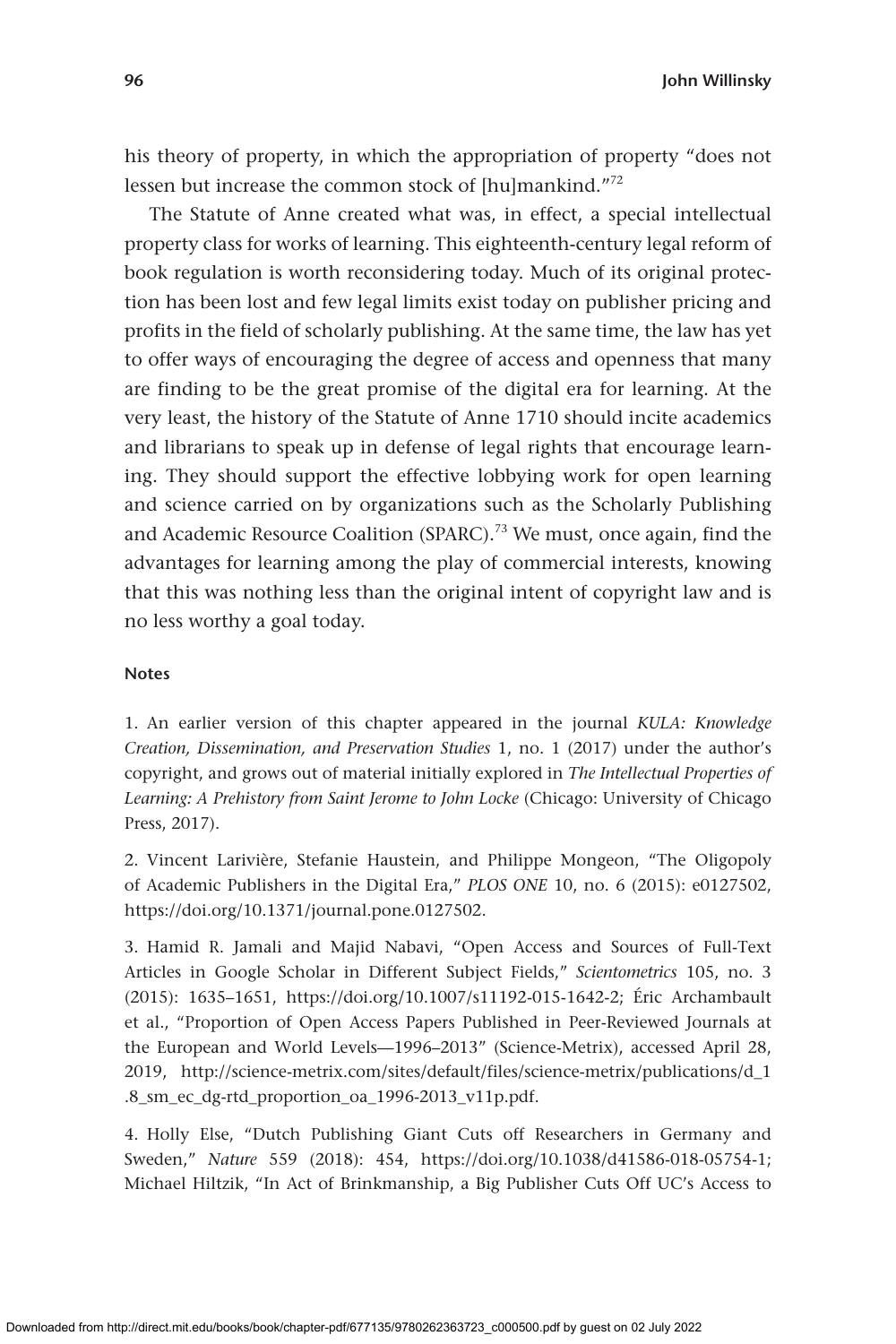Its Academic Journals," Los Angeles Times, July 11, 2019, [https://www.latimes.com](https://www.latimes.com/business/hiltzik/la-fi-uc-elsevier-20190711-story.html) [/business/hiltzik/la-fi-uc-elsevier-20190711-story.html;](https://www.latimes.com/business/hiltzik/la-fi-uc-elsevier-20190711-story.html) John Bohannon, "Who's Downloading Pirated Papers? Everyone," *Science*, April 25, 2016, [https://www](https://www.sciencemag.org/news/2016/04/whos-downloading-pirated-papers-everyone) [.sciencemag.org/news/2016/04/whos-downloading-pirated-papers-everyone;](https://www.sciencemag.org/news/2016/04/whos-downloading-pirated-papers-everyone) Nicholas Kaster, "Copyright Case: Cambridge University Press v. Albert, USA," *Kluwer Copyright Blog*, October 30, 2018, [http://copyrightblog.kluweriplaw.com/2018/10/30](http://copyrightblog.kluweriplaw.com/2018/10/30/usa-cambridge-university-press-v-albert-united-states-court-appeals-eleventh-circuit-no-16-15726-19-october-2018/) [/usa-cambridge-university-press-v-albert-united-states-court-appeals-eleventh-circuit](http://copyrightblog.kluweriplaw.com/2018/10/30/usa-cambridge-university-press-v-albert-united-states-court-appeals-eleventh-circuit-no-16-15726-19-october-2018/) [-no-16-15726-19-october-2018/](http://copyrightblog.kluweriplaw.com/2018/10/30/usa-cambridge-university-press-v-albert-united-states-court-appeals-eleventh-circuit-no-16-15726-19-october-2018/).

5. John Feather, "The Book Trade in Politics: The Making of the Copyright Act of 1710," *Publishing History* 8 (1980): 20, 35.

6. Feather, "The Book Trade in Politics," 37.

7. Ronan Deazley, "The Myth of Copyright at Common Law," *The Cambridge Law Journal* 62, no. 1 (2003): 108, 133.

8. Ronan Deazley, "What's New About the Statute of Anne? Or Six Observations in Search of an Act," in *Global Copyright: Three Hundred Years Since the Statute of Anne, from 1709 to Cyberspace*, ed. Lionel Bently, Uma Suthersanen, and Paul Torresmans (Cheltenham, UK: Edward Elgar Publishing, 2010), 45, [https://doi.org/10.4337](https://doi.org/10.4337/9781849806428.00010) [/9781849806428.00010.](https://doi.org/10.4337/9781849806428.00010)

9. John Locke, *Two Treatises of Government*, ed. Peter Laslett (Cambridge: Cambridge University Press, 1988), 2.27.

10. Joris Deene's work exemplifies the common scholarly assumption regarding Locke's contribution to copyright law: "The criterion of intellectual effort as a basis for human appropriation of one's own creation has its origins in John Locke's Labor Theory as Described in the Second Treatise of Government (1690): 'Every Man has a Property in his own Person … The Labor of his Body, and the Work of his Hands, we may say, are properly his.'" Joris Deene, "The Influence of the Statute of Anne on Belgian Copyright Law," in *Global Copyright: Three Hundred Years Since the Statute of Anne, from 1709 to Cyberspace*, ed. Lionel Bently, Uma Suthersanen, and Paul Torresmans (Cheltenham, UK: Edward Elgar Publishing, 2010), 141, [https://doi.org/10](https://doi.org/10.4337/9781849806428.00017) [.4337/9781849806428.00017](https://doi.org/10.4337/9781849806428.00017); on Locke's continuing influence on intellectual property jurisprudence, see, for example, Robert P. Merges, *Justifying Intellectual Property* (Cambridge, MA: Harvard University Press, 2011), 31–67.

11. Henry VIII issued a proclamation on November 16, 1538, requiring that books receive "his maiesties special licence," in light of "wronge teachynge and naughtye printed bokes." Quoted in Alfred W. Pollard, "The Regulation of the Book Trade in the Sixteenth Century," *The Library* 7, no. 25 (1916): 22–23, [https://doi.org/10.1093](https://doi.org/10.1093/library/s3-VII.25.18) [/library/s3-VII.25.18](https://doi.org/10.1093/library/s3-VII.25.18).

12. Raymond Astbury reports that during the 1690s, the universities entered into an agreement with the Stationers' Company not to compete on the sales of English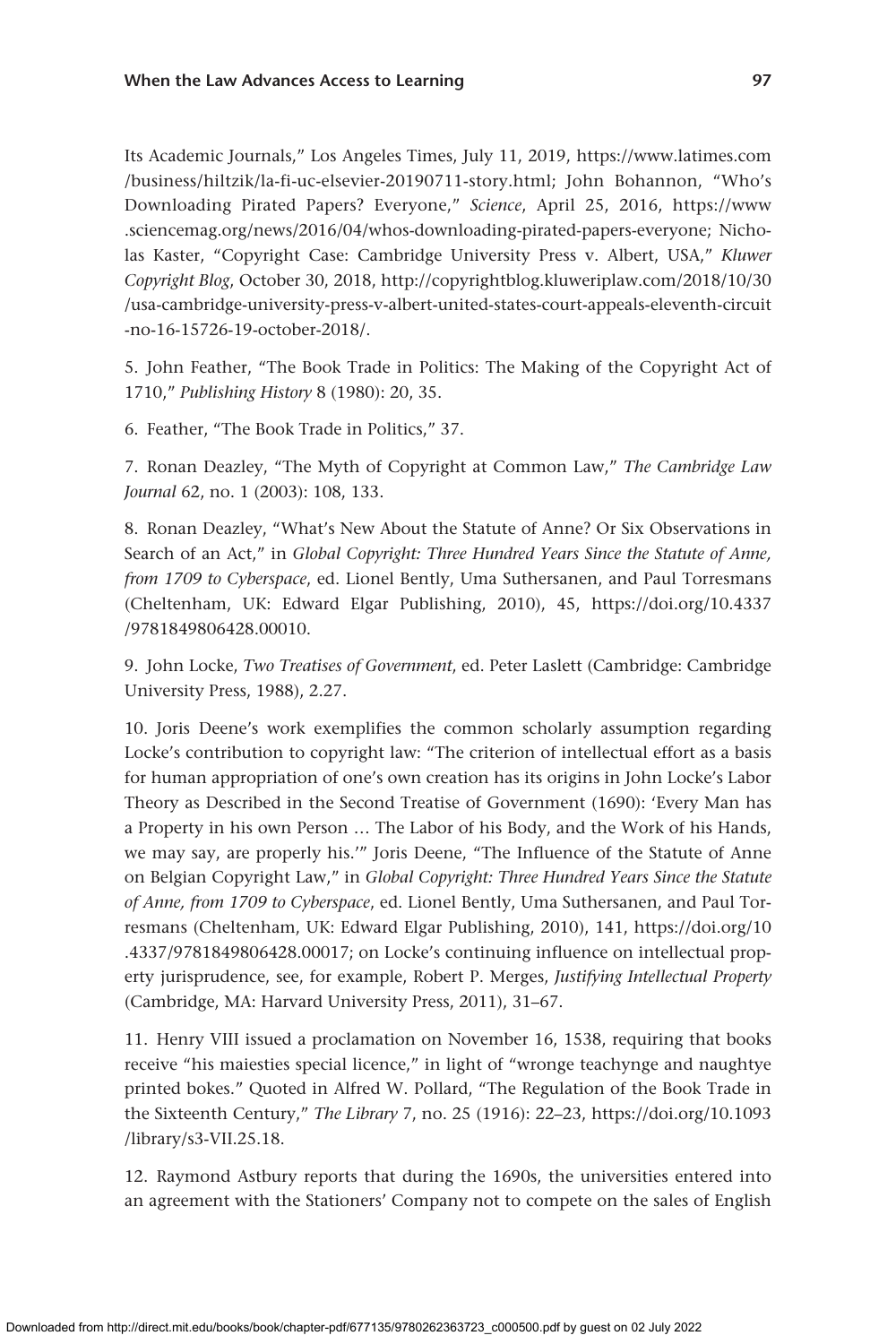Stock-books, which included cheap editions of schoolbooks, psalm-books, and almanacs, further reflecting the universities' struggle to find the right trade-off of privileges to make a go of scholarly publishing. Raymond Astbury, "The Renewal of the Licensing Act in 1693 and Its Lapse in 1695," *The Library* 33, no. 4 (1978): 296–322,<https://doi.org/10.1093/library/s5-XXXIII.4.296>.

13. John Locke, *The Correspondence of John Locke*, ed. Esmond Samuel de Beer, vol. 4 (Oxford: Oxford University Press, 1976), 614–615.

14. In the House of Lords, 11 dissenting Peers issued a statement of protest against the act, as it "subjects all Learning and true Information to the arbitrary Will and Pleasure of a mercenary, and, perhaps ignorant, Licenser, destroys the Properties of Authors in their Copies; and sets up many Monopolies." "Because the Following Provisos Were Not Admitted," *Journal of the House of Lords* 12 (March 8, 1693): 163.

15. Locke, *The Correspondence of John Locke*, 4:288–289.

16. John Locke, "Liberty of the Press (1694–5)," in *Locke: Political Essays*, ed. Mark Goldie (Cambridge: Cambridge University Press, 1997), 331, [https://doi.org/10.1017](https://doi.org/10.1017/CBO9780511810251) [/CBO9780511810251.](https://doi.org/10.1017/CBO9780511810251)

- 17. Locke, "Liberty of the Press," 331.
- 18. Locke, "Liberty of the Press," 331.
- 19. Locke, "Liberty of the Press," 335.
- 20. Locke, "Liberty of the Press," 334.
- 21. Locke, "Liberty of the Press," 334.

22. Locke was at the time something of a hired pen for the late Lord Shaftesbury, who was behind the profligate pamphlet attacks on Charles II that marked the Exclusion Crisis (mounted against Charles's Catholic brother's claim to the throne). King Charles II saw to the expulsion of Locke from his faculty position at Oxford's Christ Church. After returning from political exile to Britain in 1689, Locke lived as an independent scholar on an annuity he'd arranged with Lord Shaftesbury derived from slave-trade gains, despite his championing of (English) human rights while residing with another patron, Damaris Cudworth; R. S. Woolhouse, *Locke: A Biography* (Cambridge: Cambridge University Press, 2007), 197–216.

- 23. Locke, "Liberty of the Press," 332.
- 24. Locke, "Liberty of the Press," 332–333.
- 25. Locke, "Liberty of the Press," 336.

26. Quoted in I. G. Philip, *The Bodleian Library in the Seventeenth and Eighteenth Centuries*, 1980–1981 (Oxford: Oxford University Press, 1983), 27. Ian Philip calculates that this deposit system originally brought in about 20 percent of what was being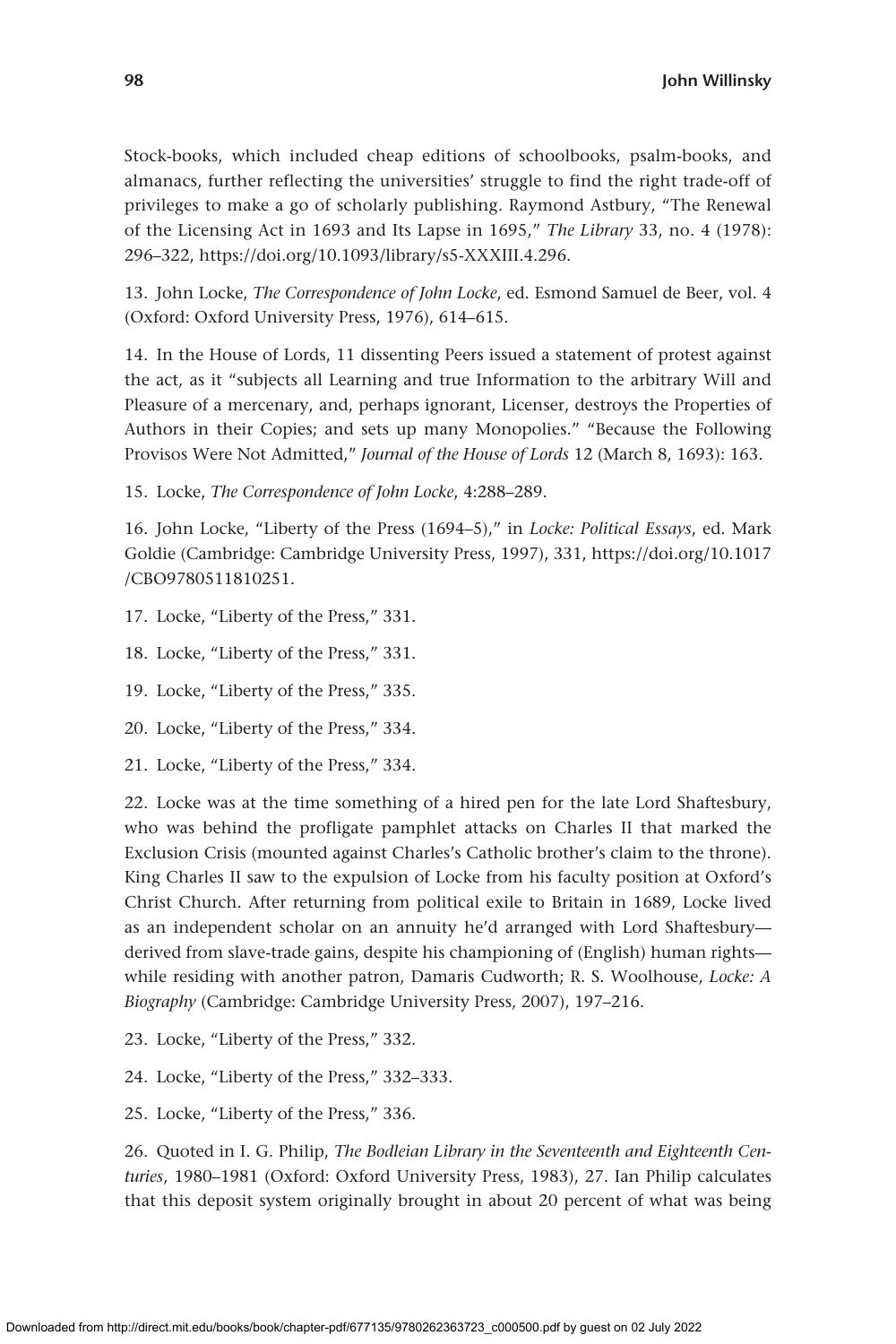published in 1615–1616, 28; the idea, which came from Bodley's librarian Thomas James, may have been inspired by François I's Montpellier Ordinance of 1537 requiring (if seldom honored) the placing of books in the French king's library before they were sold. Robert C. Barrington Partridge, "The History of the Legal Deposit of Books throughout the British Empire" (Honours Diploma, Library Association, 1938), 18.

- 27. Locke, "Liberty of the Press," 336.
- 28. Locke, *Two Treatises of Government*, 2.27.

29. Locke, "Liberty of the Press," 337; Joseph Loewenstein judges that Locke's "opposition to perpetual copyright is one of the most consequential aspects of Locke's critique of the licensing bill," while pointing out that it was inspired by the "limited-term privilege" of "the old institution of the patent." Joseph Loewenstein, *The Author's Due: Printing and the Prehistory of Copyright* (Chicago: University of Chicago Press, 2002), 230.

30. Locke, "Liberty of the Press," 332.

31. "Commons Reasons for Disagreeing to the Clause for Reviving the Printing Act," *Journal of the House of Lords* 15 (1695): 546.

32. Locke, *Two Treatises of Government*, 2.31.

33. Locke, "Liberty of the Press," 336.

34. Locke continues: "Tis very absurd and ridiculous that anyone now living should pretend to have a property in or a power to dispose of the property of any copies or writings of authors who lived before printing was known and used in Europe." Locke, "Liberty of the Press," 337.

35. Among those calling for a renewal of the Licensing Act was John Wallis, book licenser and professor of geometry at Oxford, who warned that the university's loss of privileges in printing profitable books would leave it unable to subsidize costly scholarly works (a refrain heard from university presses today). Astbury, "The Renewal of the Licensing Act in 1693 and Its Lapse in 1695," 322.

36. Locke, *The Correspondence of John Locke*, 4:795.

37. Locke, *The Correspondence of John Locke*, 4:796.

38. Quoted in Astbury, "The Renewal of the Licensing Act in 1693 and Its Lapse in 1695," 312.

39. Thomas Babington Macaulay, *The History of England, from the Accession of James II*, vol. 4 (Philadelphia, PA: Butler, 1856), 337.

40. Maurice William Cranston, *John Locke, a Biography* (Oxford: Oxford University Press, 1957), 387; Astbury: "Clearly, the Commons' objections owed much to Locke's Memorandum of 1694, even though his expressions of animosity towards Court and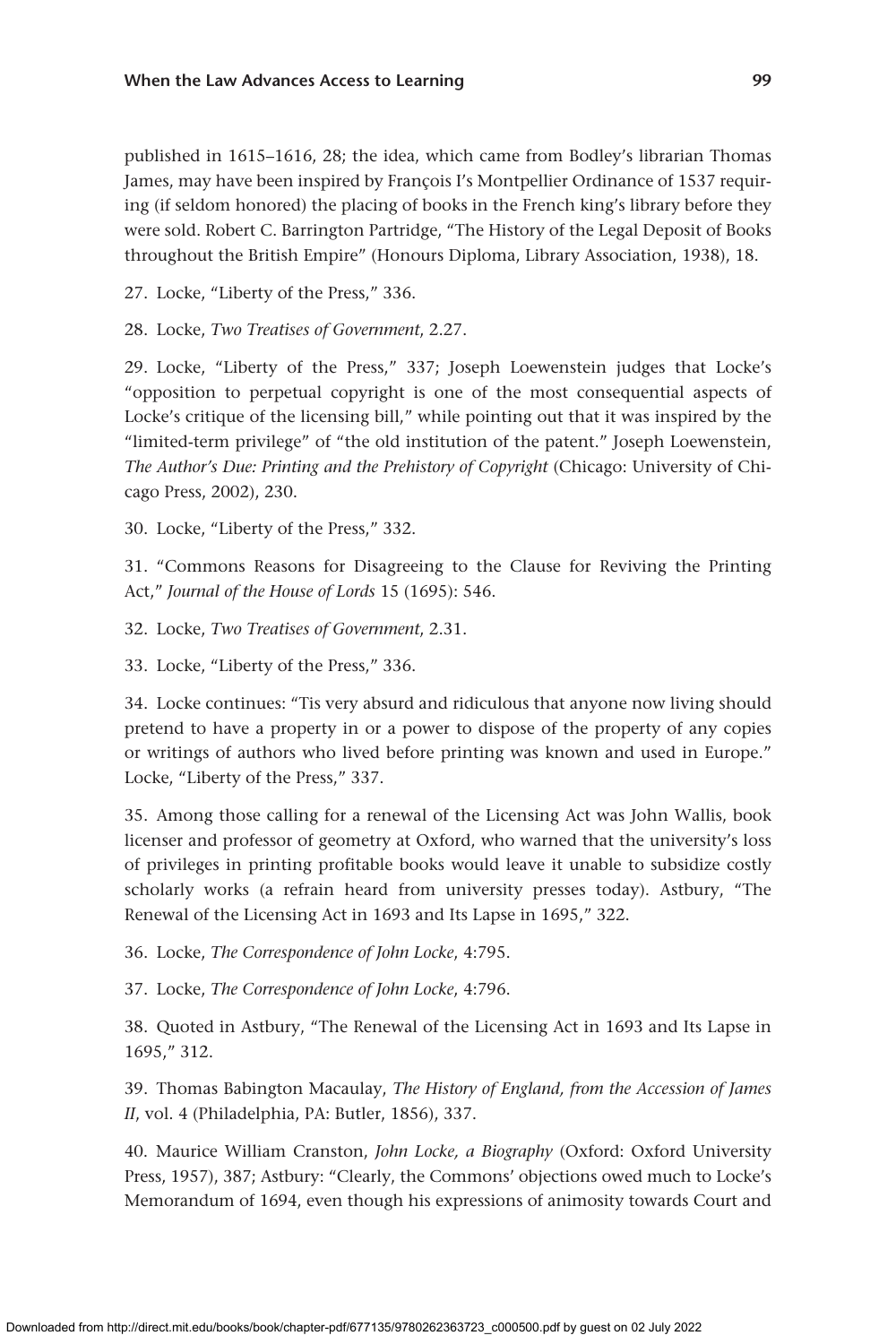Church as the leading champions of preprinting censorship were expunged." Astbury, "The Renewal of the Licensing Act in 1693 and Its Lapse in 1695," 315; Deazley notes that "the parallels between Locke's commentary and those reasons presented by the Commons to the Lords for refusing to renew the 1662 Act are striking." Ronan Deazley, *On the Origin of the Right to Copy: Charting the Movement of Copyright Law in Eighteenth-Century Britain (1695–1775)* (Oxford: Hart Publishing, 2004), 4.

41. Deazley, *On the Origin of the Right to Copy*, 11.

42. Quoted in Astbury, "The Renewal of the Licensing Act in 1693 and Its Lapse in 1695," 317.

43. Geoff Kemp, "The 'End of Censorship' and the Politics of Toleration, from Locke to Sacheverell," *Parliamentary History* 31, no. 1 (2012): 26–27, [https://doi.org/10](https://doi.org/10.1111/j.1750-0206.2011.00282.x) [.1111/j.1750-0206.2011.00282.x](https://doi.org/10.1111/j.1750-0206.2011.00282.x).

44. Adrian Johns, *Piracy: The Intellectual Property Wars from Gutenberg to Gates* (Chicago: University of Chicago Press, 2011), 41; On the origins of the term piracy, John Fell refers, in a 1674 letter, to the Stationers' Company as "land-pirats" for treading on the university's "propertie in Printing," quoted in Adrian Johns, *The Nature of the Book* (Urbana, IL: University of Chicago Press, 1998), 344. The Oxford English Dictionary credits J. Mennes' *Recreattion for Geniuses Head-peeces* (1654) with the first use of piracy in this sense.

45. Feather, "The Book Trade in Politics," 21–24.

46. John Milton, "Areopagitica," in *Milton's Prose Writings*, ed. K. M. Burton (London: Dent, 1958), 149.

47. Daniel Defoe, *An Essay on the Regulation of the Press* (London, 1704), 9, 11; Rose reviews Defoe's extensive writings as a journalist on this theme during this period, commenting at one point on Defoe's Lockean conception of authorship. Mark Rose, *Authors and Owners: The Invention of Copyright* (Cambridge, MA: Harvard University Press, 1993), 38.

48. Lionel Bently and Martin Kretschmer, eds., "Reasons Humbly Offer'd for the Bill for the Encouragement of Learning, London (1706)," in *Primary Sources on Copyright (1450–1900)*, 2008,<http://www.copyrighthistory.org/cam/index.php>.

49. Cited by Ronan Deazley, "Commentary on the Statute of Anne 1710," in *Primary Sources on Copyright (1450–1900)*, ed. Lionel Bently and Martin Kretschmer, 2008, [http://www.copyrighthistory.org/cam/index.php.](http://www.copyrighthistory.org/cam/index.php)

50. "The Statute of Anne; April 10, 1710," The Avalon Project, 2008, [http://avalon](http://avalon.law.yale.edu/18th_century/anne_1710.asp) [.law.yale.edu/18th\\_century/anne\\_1710.asp](http://avalon.law.yale.edu/18th_century/anne_1710.asp).

51. Feather establishes the degree to which the Stationers' Company influenced the final wording of the statute: the Company did bear the expenses associated with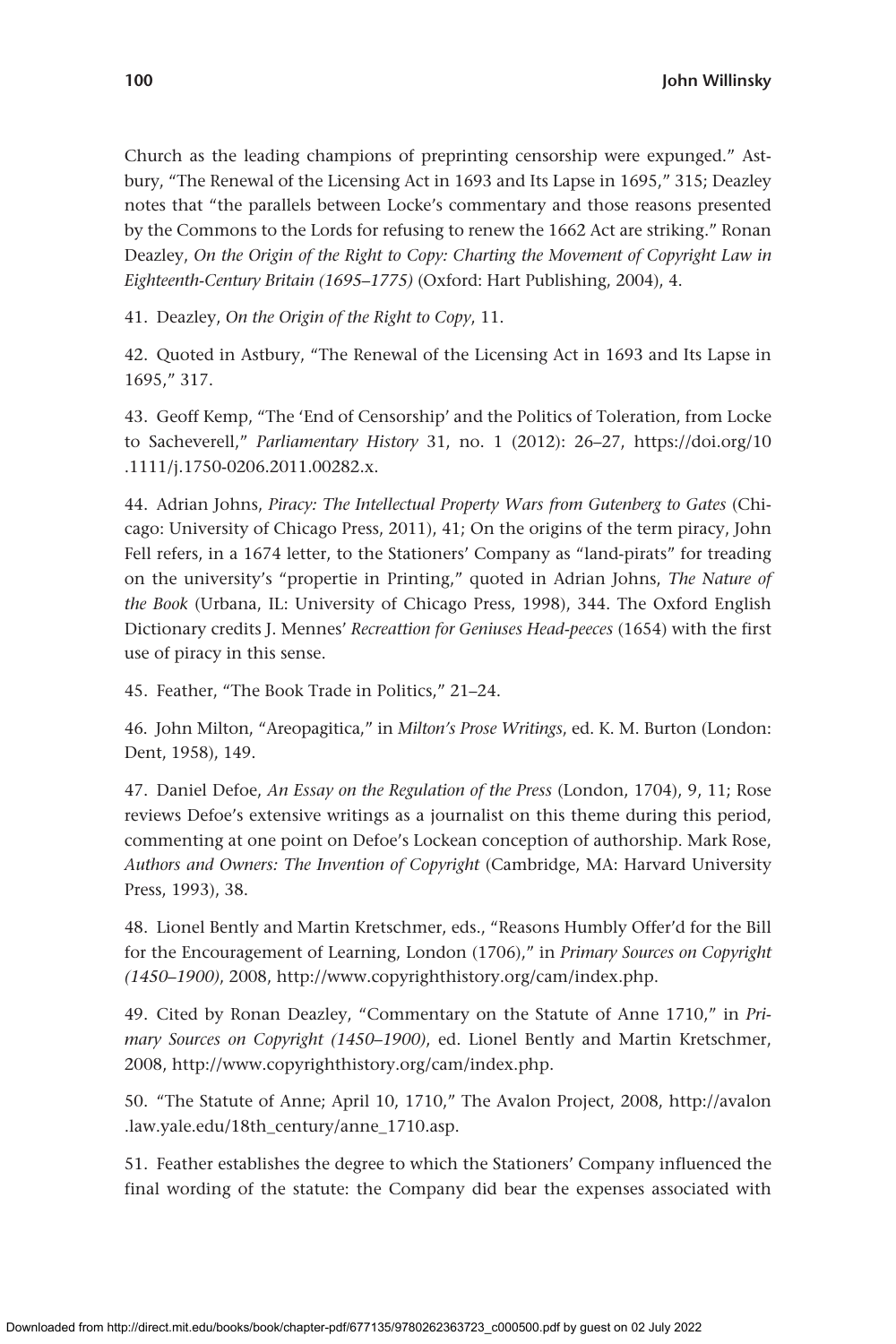seeing the statute through Parliament, although it was not allowed to change the term limit on copyright. Feather, "The Book Trade in Politics," 36.

52. This language dates back to the Company's 1706 petition, which begins, "Whereas many Learned Men have been at great Pains and Expense …" While any author was to a degree learned in early eighteenth-century Britain, the Company had in this earlier petition referred to "a Gentleman [who] has spent the greatest Part of his Time and Fortune in a Liberal Education." Bently and Kretschmer, "Reasons Humbly Offer'd for the Bill for the Encouragement of Learning, London (1706)," 706.

53. "The Statute of Anne; April 10, 1710."

54. William Cornish, "The Statute of Anne 1709–10: Its Historical Setting," in *Global Copyright: Three Hundred Years Since the Statute of Anne, from 1709 to Cyberspace*, ed. Lionel Bently, Uma Suthersanen, and Paul Torresmans (Cheltenham, UK: Edward Elgar Publishing, 2010), 23–24, [https://doi.org/10.4337/9781849806428.00009.](https://doi.org/10.4337/9781849806428.00009)

55. "The Statute of Anne; April 10, 1710."

56. Harry Ransom, *The First Copyright Statute, an Essay on "An Act for the Encouragement of Learning," 1710* (Austin: University of Texas Press, 1956), 101–102.

57. George Ticknor Curtis, ed., "An Act for Prohibiting the Importation of Books Reprinted Abroad … (1739)," in *A Treatise on the Law of Copyright* (London: Maxwell & Sons, 1847), 11–14; Harry Ransom notes that "the regulation had not been effective" without elaborating further. Ransom, *The First Copyright Statute*, 107, n. 13. Still, in its original conception, it attests to a parliamentary interest in protecting access to learned works, as well as to how the Stationers' Company had to give leeway to learning, if only temporarily in this case.

58. "The Statute of Anne; April 10, 1710."

59. Eaton Sylvester Drone, *A Treatise on the Law of Property in Intellectual Productions in Great Britain and the United States: Embracing Copyright in Works of Literature and Art, and Playright in Dramatic and Musical Compositions* (Boston: Little, Brown, 1879), 468.

60. "The Statute of Anne; April 10, 1710."

61. Catherine Seville, "The Statute of Anne: Rhetoric and Reception in the Nineteenth Century," *Houston Law Review* 47 (2011): 840.

62. Richard Bell, "Legal Deposit in Britain (Part 1)," *Law Librarian* 8, no. 1 (1977): 5–8. For the most recent in this lineage, see Paul Gooding, Melissa Terras, and Linda Berube, "Towards User-Centric Evaluation of UK Non-Print Legal Deposit: A Digital Library Futures White Paper," Research Reports or Papers, May 21, 2019, [http://elegaldeposit.org.](http://elegaldeposit.org)

63. "The Statute of Anne; April 10, 1710."

64. Ian Gadd, ed., *The History of Oxford University Press: Volume I: Beginnings to 1780*, (Oxford: Oxford University Press, 2013).